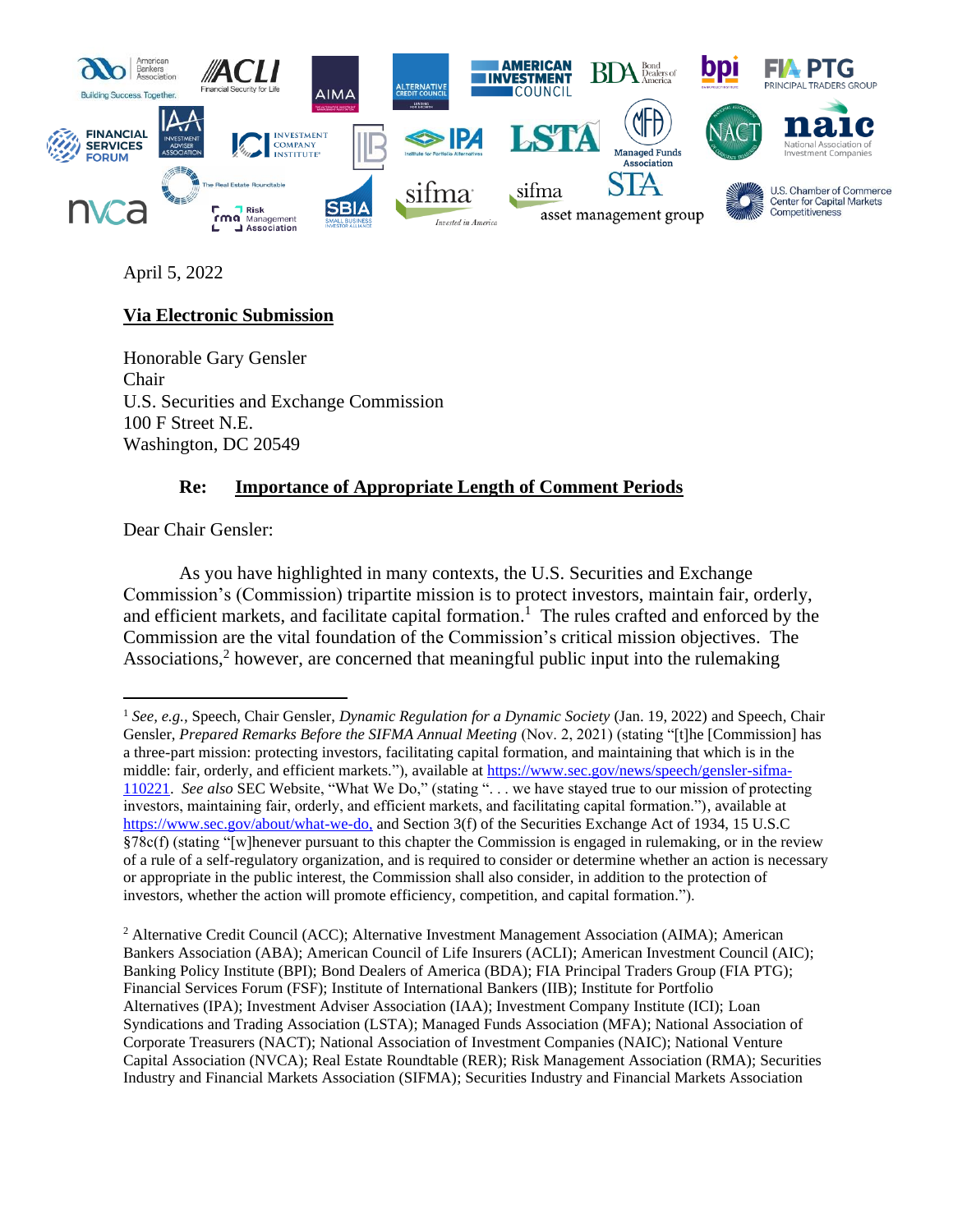process, a pivotal element of ensuring that the Commission's rules are appropriately tailored and that the Commission is meeting its statutory obligations and tripartite mission, is at risk of being lost in the Commission's current rulemaking agenda. Sufficient time for meaningful public input into individual proposals and more holistically on the Commission's rulemaking agenda and the possible interconnectedness of these proposals is vitally important and ultimately could have a significant impact on savers, investors, capital formation, and economic growth and job creation.<sup>3</sup>

#### *The Commission's Historic Rulemaking Agenda*

You have publicly recognized the Commission's broad rulemaking agenda.<sup>4</sup> The Office of Information and Regulatory Affairs' (OIRA) Fall 2021 Rule List for the

Descriptions of the Associations are included in the attached Appendix.

<sup>3</sup> *See generally* Speech, Chair Gensler, *Remarks at Interagency Convening on Equitable Economic Growth* (Nov. 9, 2021) (stating "[the Commission] covers nearly every part of the \$110 trillion capital markets. Those markets touch many Americans' lives. Whether they're investing for their future, borrowing for a mortgage, taking out an auto loan, or taking a job with a company that's tapping our capital markets. . . ." and "[m]ore and more retail investors are accessing the markets. Thus, more and more people require the protections of our securities laws."), available a[t https://www.sec.gov/news/speech/gensler-interagency-convening-equitable-economic-growth-](https://www.sec.gov/news/speech/gensler-interagency-convening-equitable-economic-growth-110921)[110921.](https://www.sec.gov/news/speech/gensler-interagency-convening-equitable-economic-growth-110921) *See also* Hester Peirce, *Regulating through the Back Door at the Commodity Futures Trading Commission*, Mercatus Working Paper (Nov. 2014) (stating "[n]otice-and-comment rulemaking benefits agencies, regulated entities, and the public. Regulators typically need input from regulated entities that often have the necessary technical expertise to forecast what the consequences of a rule will be for them specifically or the industry as a whole, identify where problems are likely to arise, and suggest potential alternatives. It is also important for an agency to hear from the parties the rules are intended to protect. They may want more, less, or a different type of protection than the agency is proposing. Agencies also can gain useful insights from other interested parties, including other regulators, members of competing industries, and members of Congress. An important part of the process is the discussion among commenters, which can be useful to the agency in weighing the pros and cons of the proposal and different commenters' positions."), available at [https://www.mercatus.org/system/files/Peirce-Back-Door-CFTC-summary.pdf.](https://www.mercatus.org/system/files/Peirce-Back-Door-CFTC-summary.pdf)

Rulemaking and rule implementation is a symbiotic relationship between the Commission and the financial services industry. The industry is tasked with operationalizing the rules issued by the Commission. An example of how well this process can work is the current effort around transitioning to a T+1 environment.

<sup>4</sup> SEC Press Release, *SEC Announces Annual Regulatory Agenda* (June 11, 2021) (quoting Chair Gensler as saying "[t]o meet our mission of protecting investors, maintaining fair, orderly, and efficient markets, and facilitating capital formation, the SEC has a lot of regulatory work ahead of us."), available at [https://www.sec.gov/news/press-release/2021-99.](https://www.sec.gov/news/press-release/2021-99) *See also* Bloomberg, *SEC Chief to Wall Street: The Everything Crackdown is Coming* (Oct. 8, 2021), available at [https://www.bloomberg.com/news/articles/2021-](https://www.bloomberg.com/news/articles/2021-10-08/sec-chief-to-wall-street-the-everything-crackdown-is-coming) [10-08/sec-chief-to-wall-street-the-everything-crackdown-is-coming.](https://www.bloomberg.com/news/articles/2021-10-08/sec-chief-to-wall-street-the-everything-crackdown-is-coming)

Asset Management Group (SIFMA AMG); Security Traders Association (STA); Small Business Investor Alliance (SBIA); and U.S. Chamber of Commerce (the Chamber) Center for Capital Markets (CCMC) (collectively, the Associations).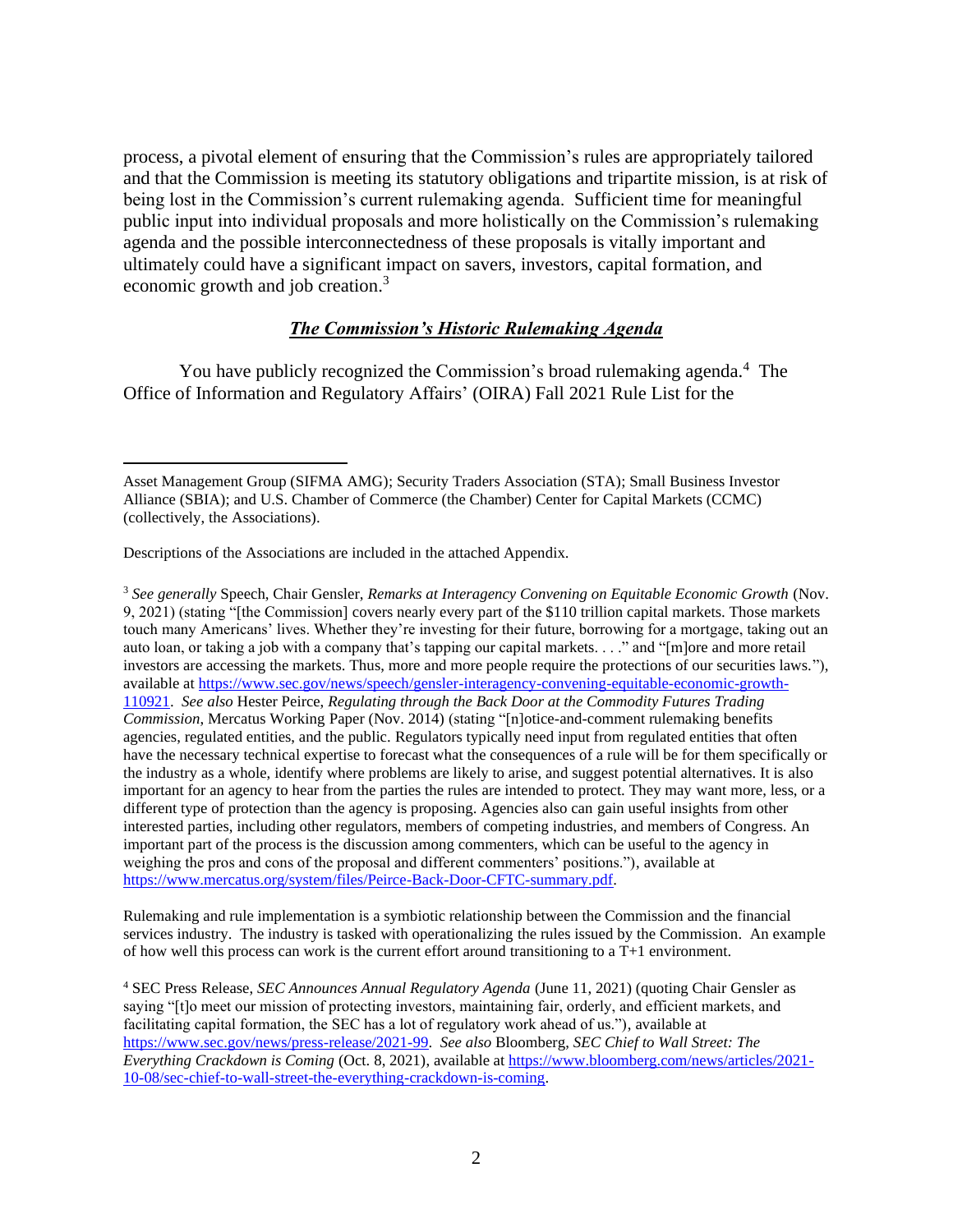Commission notes 54 separate rulemaking items.<sup>5</sup> Your colleague Commissioner Peirce, and your former colleague Commissioner Roisman, have stated that the Commission's current regulatory agenda is "ambitious in scope."<sup>6</sup> Bloomberg has noted that the Commission is "... laying out one of the most ambitious agendas in the [Commission's] 87-year history . . . ."<sup>7</sup>

Aside from the sheer volume of rulemaking items, the Commission simultaneously is tackling issues that could result in significant shifts in industry operations and practices. A truncated list of these proposals and requests for information includes:<sup>8</sup>

- Shortening the settlement cycle;
- Climate-related disclosures;
- Special Purpose Acquisition Companies (SPACS);
- Money market fund reforms;
- Short sale reporting proposal;
- Securities lending proposal;
- Applying new rules to digital engagement practices (request for information);
- Broad new disclosure obligations for private funds and requirements for fund advisers;

<sup>7</sup> *See* Bloomberg, *SEC Chief to Wall Street: The Everything Crackdown is Coming* (Oct. 8, 2021), available at [https://www.bloomberg.com/news/articles/2021-10-08/sec-chief-to-wall-street-the-everything-crackdown-is](https://www.bloomberg.com/news/articles/2021-10-08/sec-chief-to-wall-street-the-everything-crackdown-is-coming)[coming.](https://www.bloomberg.com/news/articles/2021-10-08/sec-chief-to-wall-street-the-everything-crackdown-is-coming) *See also* Market Watch, Chris Matthews, *Gensler's aggressive agenda continues as SEC proposes shortening settlement times in wake of GameStop saga* (Feb. 9, 2022) (stating "Securities and Exchange Commission Chairman Gary Gensler has been one of the most active regulators appointed by President Joe Biden, proposing a slew of new regulations at a pace that could make his chairmanship the most significant era of financial reform since the passage of the Dodd-Frank Financial Reform Act more than a decade ago."), available a[t https://www.marketwatch.com/story/genslers-aggressive-agenda-continues-as-sec-proposes](https://www.marketwatch.com/story/genslers-aggressive-agenda-continues-as-sec-proposes-shortening-settlement-times-in-wake-of-gamestop-saga-11644439740)[shortening-settlement-times-in-wake-of-gamestop-saga-11644439740.](https://www.marketwatch.com/story/genslers-aggressive-agenda-continues-as-sec-proposes-shortening-settlement-times-in-wake-of-gamestop-saga-11644439740)

<sup>8</sup> In addition to responding to formal rulemaking proposals and requests for information, the Associations' members also must account for other Commission and Commission staff related initiatives. *See, e.g.,* Staff Accounting Bulletin 121 (March 31, 2022) (Commission staff accounting bulletin expressing the views of the staff regarding the accounting for obligations to safeguard crypto-assets an entity holds for platform users.), available a[t https://www.sec.gov/oca/staff-accounting-bulletin-121.](https://www.sec.gov/oca/staff-accounting-bulletin-121) *See also* SEC Commissioner Peirce, Statement, *Response to Staff Accounting Bulletin No. 121* (March 31, 2022), available at [https://www.sec.gov/news/statement/peirce-response-sab-121-033122.](https://www.sec.gov/news/statement/peirce-response-sab-121-033122)

<sup>5</sup> *See* OIRA website at

[https://www.reginfo.gov/public/do/eAgendaMain?operation=OPERATION\\_GET\\_AGENCY\\_RULE\\_LIST&cur](https://www.reginfo.gov/public/do/eAgendaMain?operation=OPERATION_GET_AGENCY_RULE_LIST¤tPub=true&agencyCode=&showStage=active&agencyCd=3235&csrf_token=BE4F9317D217B943E573A6C611ED0FA9476204D948D5D1A24B3900A8C272ADA7A2D3D4085128188C63C8D40B1848324D224D) [rentPub=true&agencyCode=&showStage=active&agencyCd=3235&csrf\\_token=BE4F9317D217B943E573A6C](https://www.reginfo.gov/public/do/eAgendaMain?operation=OPERATION_GET_AGENCY_RULE_LIST¤tPub=true&agencyCode=&showStage=active&agencyCd=3235&csrf_token=BE4F9317D217B943E573A6C611ED0FA9476204D948D5D1A24B3900A8C272ADA7A2D3D4085128188C63C8D40B1848324D224D) [611ED0FA9476204D948D5D1A24B3900A8C272ADA7A2D3D4085128188C63C8D40B1848324D224D.](https://www.reginfo.gov/public/do/eAgendaMain?operation=OPERATION_GET_AGENCY_RULE_LIST¤tPub=true&agencyCode=&showStage=active&agencyCd=3235&csrf_token=BE4F9317D217B943E573A6C611ED0FA9476204D948D5D1A24B3900A8C272ADA7A2D3D4085128188C63C8D40B1848324D224D)

<sup>6</sup> *See* Statement, Commissioners Peirce & Roisman, *Falling Further Back - Statement on Chair Gensler's Regulatory Agenda* (Dec. 13. 2021), available at [https://www.sec.gov/news/statement/peirce-roisman-falling](https://www.sec.gov/news/statement/peirce-roisman-falling-further-back-121321#_ftn1)further-back-121321# ftn1.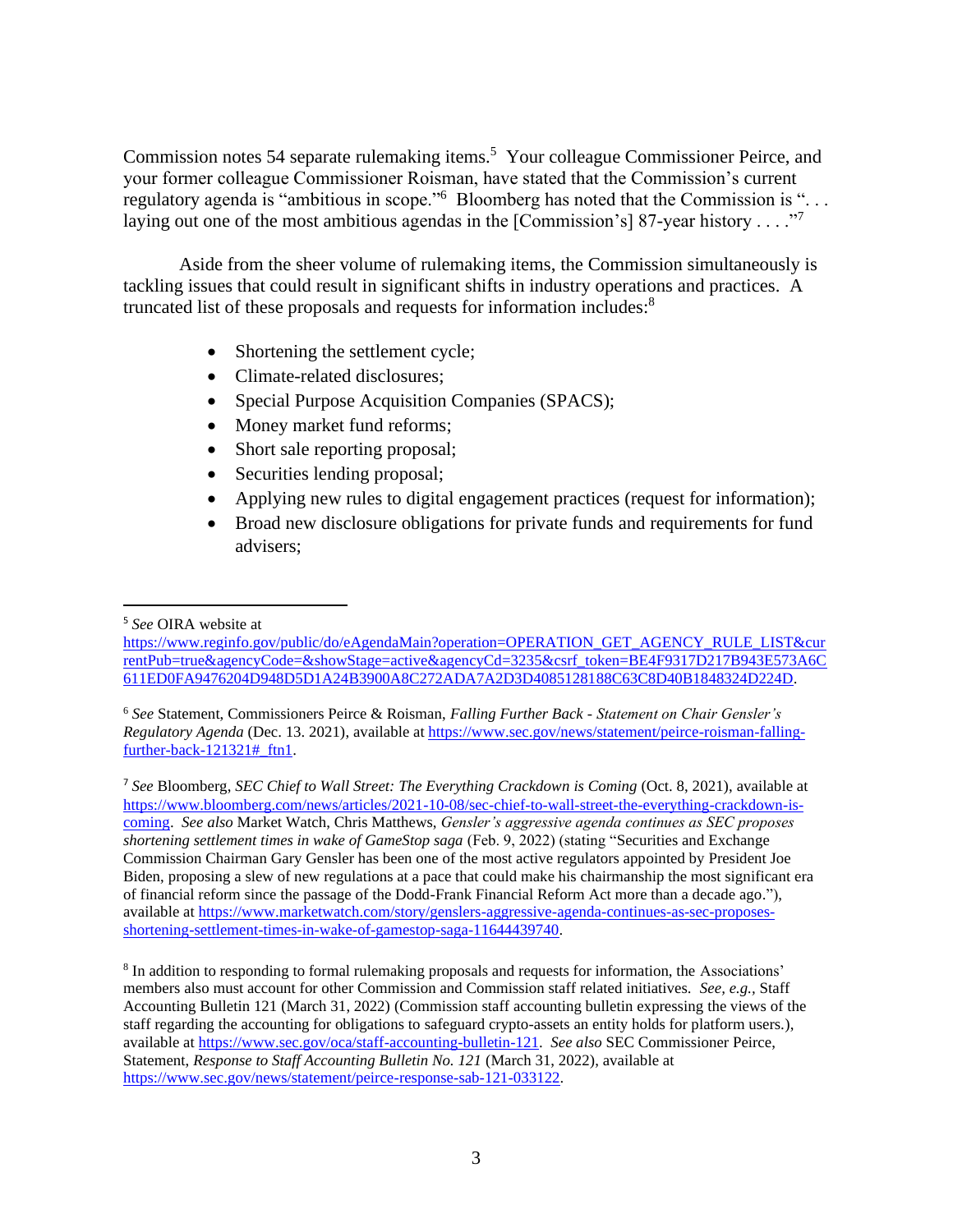- Amendments to Commission Rule 3b-16 (the definition of "Exchange") and Regulation ATS for ATSs that trade U.S. government securities, NMS stocks, and other securities;
- New cybersecurity risk management rules;
- First time reporting obligations for security-based swaps (SBS);
- New anti-fraud/anti-manipulation requirements for SBS;
- First time reporting obligations for large SBS positions;
- Further defining the terms dealer and government securities dealer along with related registration requirements; and
- Significant amendments to beneficial ownership reporting rules.

## *Impact of the Commission's Broad Agenda on Investors, Markets & the Industry*

Focusing just on the initiatives listed above, commenters will have to review and analyze roughly 3,570 pages and respond to roughly 2,260 individually identified questions and several broad catch-all requests for comment. Commenters also will have to analyze numerous new and amended forms and reporting requirements. The hundreds-upon-hundreds of questions, and numerous catch-all requests for comment, posed in these rulemakings reflect the Commission's recognition that it needs input from the public to properly craft the proposed rules, yet the Commission is refusing to allow the public the time it needs to answer the Commission's questions satisfactorily. 9 In the climate disclosure release, for example, the Commission states:

> In many cases . . . we [the Commission] are unable to reliably quantify [the] potential benefits and costs . . . [of the proposal and, therefore, the Commission] . . . encourage[s] commenters to

<sup>9</sup> For example, in the climate disclosure release the Commission not only asked over 200 separately identifiable questions, but also included the following catch-all request for additional information from commenters: "We request and encourage any interested person to submit comments on any aspect of the proposed amendments, other matters that might have an impact on the proposed amendments, and any suggestions for additional changes. With respect to any comments, we note that they are of greatest assistance to our rulemaking initiative if accompanied by supporting data and analysis of the issues addressed in those comments and by alternatives to our proposals where appropriate." *See* Securities Act Release 11042 at 303, available at [https://www.sec.gov/rules/proposed/2022/33-11042.pdf.](https://www.sec.gov/rules/proposed/2022/33-11042.pdf) A similar catch-all request for comments was included in the economic analysis section of the climate disclosure release: "We request comment on all aspects of our economic analysis, including the potential costs and benefits of the proposed rules and alternatives thereto, and whether the proposed rules, if adopted, would promote efficiency, competition, and capital formation or have an impact on investor protection. In addition, we also seek comment on alternative approaches to the proposed rules and the associated costs and benefits of these approaches. Commenters are requested to provide empirical data, estimation methodologies, and other factual support for their views, in particular, on costs and benefits estimates." *Id.* at 433-434.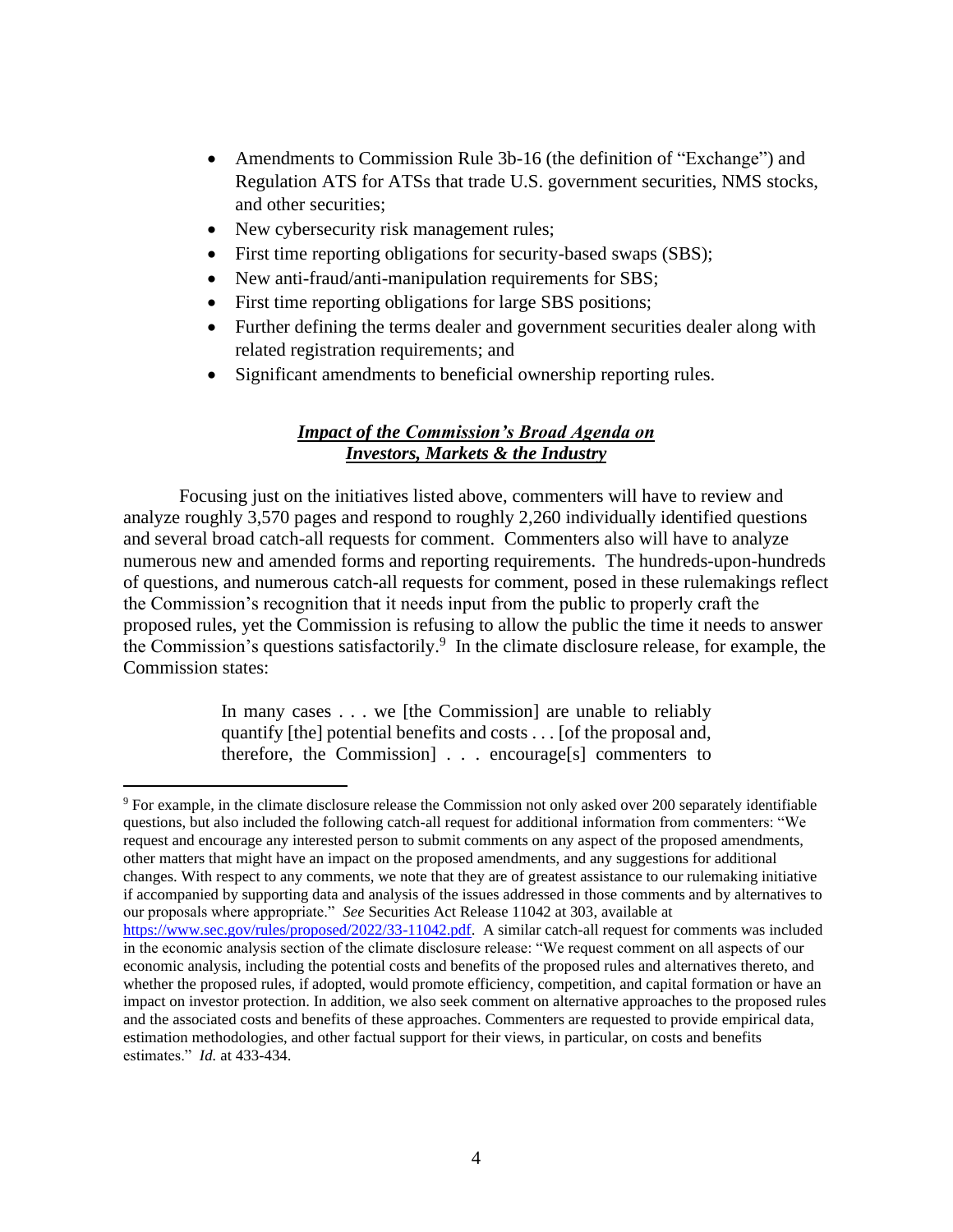provide us with relevant data or empirical evidence related to the costs of preparing climate-related disclosures and, more generally, to provide us with any type of data that would allow us to quantitatively assess the costs and benefits of the proposed rules.<sup>10</sup>

It also is important to recognize that the Associations' members are regulated by other U.S. and international regulatory agencies and governmental bodies. The Associations' members must not only consider the Commission's rulemaking agenda, but also proposals from numerous other federal, state, and international regulators. In addition to the Commission, many of our members are regulated by, for example:

- The Federal Reserve;
- The Office of the Comptroller of the Currency (OCC);
- The Federal Deposit Insurance Corporation (FDIC);
- The Commodity Futures Trading Commission (CFTC);
- The Department of Labor (DOL);
- The Federal Trade Commission (FTC);
- The Financial Crimes Enforcement Network (FinCen);
- The Financial Industry Regulatory Authority (FINRA);
- The Municipal Securities Rulemaking Board (MSRB);
- The National Futures Association (NFA); and
- Numerous State Level Agencies (such as state securities, banking and insurance regulators) (collectively, Other Regulatory Agencies).

The Commission's rule proposals, including near-term rumored additional rule proposals, and proposals from the Other Regulatory Agencies, affect many of the same market participants and the investing public in general.<sup>11</sup> Several of these proposed rule

<sup>11</sup> Examples of proposals pending from the Other Regulatory Agencies include: FINRA Regulatory Notice 2208, Complex Products, available a[t https://www.finra.org/rules-guidance/notices/22-08;](https://www.finra.org/rules-guidance/notices/22-08) Federal Reserve, OCC, FDIC, SA-CCR NPR, available at [https://www.federalregister.gov/documents/2018/12/17/2018-](https://www.federalregister.gov/documents/2018/12/17/2018-24924/standardized-approach-for-calculating-the-exposure-amount-of-derivative-contracts) [24924/standardized-approach-for-calculating-the-exposure-amount-of-derivative-contracts;](https://www.federalregister.gov/documents/2018/12/17/2018-24924/standardized-approach-for-calculating-the-exposure-amount-of-derivative-contracts) Department of the Treasury, Federal Reserve, OCC, FDIC, Proposed changes to applicability thresholds for regulatory capital requirements for certain U.S. subsidiaries of foreign banking organizations and application of liquidity requirements to foreign banking organizations, certain U.S. depository institution holding companies, and certain depository institution subsidiaries, available a[t https://www.federalregister.gov/documents/2018/12/17/2018-](https://www.federalregister.gov/documents/2018/12/17/2018-24924/standardized-approach-for-calculating-the-exposure-amount-of-derivative-contracts) [24924/standardized-approach-for-calculating-the-exposure-amount-of-derivative-contracts;](https://www.federalregister.gov/documents/2018/12/17/2018-24924/standardized-approach-for-calculating-the-exposure-amount-of-derivative-contracts) Federal Reserve

<sup>&</sup>lt;sup>10</sup> *Id.* at 345-346. *See also id.* at 349 (stating "[c]osts related to preparing climate-related disclosures are generally private information known only to the issuing firm, hence such data are not readily available to the Commission." Accordingly, the Commission states, "[w]e encourage commenters to provide us with relevant data and empirical evidence related to the costs of preparing climate-related disclosures. . . ."). *See also*  Memorandum on Transparency and Open Government, President Obama (Jan. 21, 2009) (stating "[k]nowledge is widely dispersed in society, and public officials benefit from having access to that dispersed knowledge."), available a[t https://obamawhitehouse.archives.gov/the-press-office/transparency-and-open-government.](https://obamawhitehouse.archives.gov/the-press-office/transparency-and-open-government)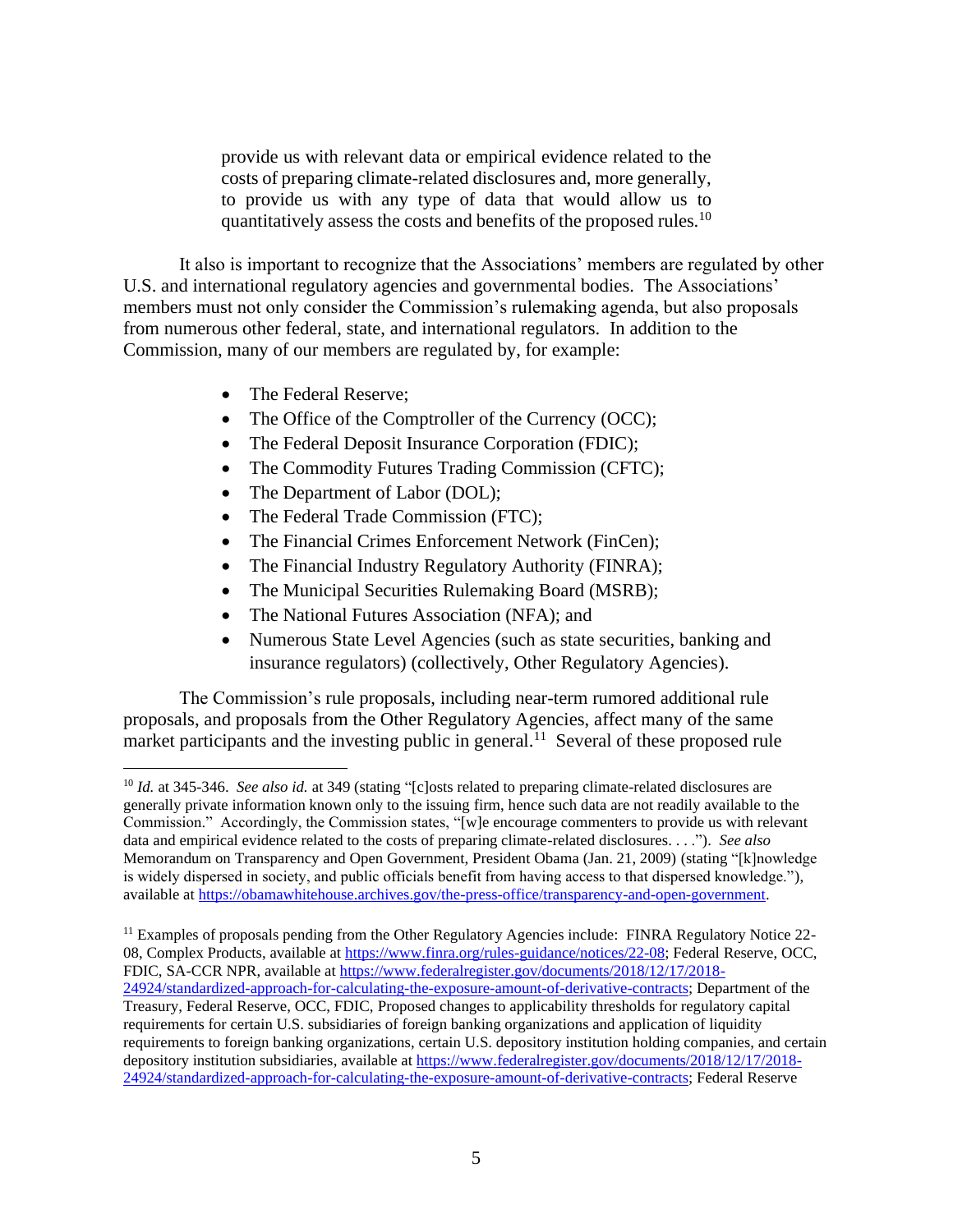changes could overlap and potentially impact each other and will most certainly require development of policies, protocols and systems to comply.<sup>12</sup> Market participants cannot, nor should the SEC, consider the costs and benefits of each rule in isolation.

The overlapping and serially short comment periods simply do not provide the public time to fully analyze, consider, and comment on these rule proposals,  $^{13}$  including the time that it takes to study and analyze the market and economic implications of the proposals and identify possible unintended, negative consequences.<sup>14</sup> It appears that the Commission might not be considering what is an appropriate comment period length based on the substance of each proposal and the Commission's overall regulatory agenda; instead, the Commission is defaulting to a single, short comment period for all of its proposals.<sup>15</sup>

<sup>13</sup> *See generally infra* note 32 (discussing recent Commission practice of apparently selecting serially identical short comment periods for most of the Commission's recent rule proposals). Where regulatory agencies in the past have tackled a broad rulemaking agenda and have rushed to finalize rule proposals, and in the process did not provide sufficient time for public input, the final rules have required a range of significant back-end staff level actions. *See, e.g.,* Hester Peirce, *Regulating through the Back Door at the Commodity Futures Trading Commission*, Mercatus Working Paper (Nov. 2014), available at [https://www.mercatus.org/system/files/Peirce-](https://www.mercatus.org/system/files/Peirce-Back-Door-CFTC-summary.pdf)[Back-Door-CFTC-summary.pdf,](https://www.mercatus.org/system/files/Peirce-Back-Door-CFTC-summary.pdf) and Jill E. Sommers, Former Commissioner, CFTC, *Speech Delivered Before the Cadwalader Energy Conference* (Oct. 11, 2012), available at [http://www.cftc.gov/PressRoom/SpeechesTestimony/opasommers-24.](http://www.cftc.gov/PressRoom/SpeechesTestimony/opasommers-24)

Pursuing such a broad and rushed rulemaking agenda could result in unintended, negative consequences that hurt investors, raise system risk concerns, and implicate the balance between appropriate Administrative Procedure Act rulemaking and staff level guidance. *See* Perez v. Mortg. Bankers Ass'n, 575 U.S. 92, 135 S. Ct. 1199, 1206 (2015) (holding that the APA "mandate[s] that agencies use the same procedures when they amend or repeal a rule as they used to issue the rule in the first instance.") and 5 U.S.C. § 551(5) (the APA defines "rulemaking" to be the "process for formulating, amending, or repealing a rule."). *See generally* Office of Management and Budget, *Bulletin for Agency Good Guidance Practices* (Jan. 25, 2007), available at [https://www.federalregister.gov/documents/2007/01/25/E7-1066/final-bulletin-for-agency-good-guidance](https://www.federalregister.gov/documents/2007/01/25/E7-1066/final-bulletin-for-agency-good-guidance-practices)[practices.](https://www.federalregister.gov/documents/2007/01/25/E7-1066/final-bulletin-for-agency-good-guidance-practices)

<sup>14</sup> *See supra* note 13. *See also* Speech, CFTC Commissioner Scott D. O'Malia, Federal Reserve Bank of New York (April 26, 2013), available at [https://www.cftc.gov/PressRoom/SpeechesTestimony/opaomalia-25.](https://www.cftc.gov/PressRoom/SpeechesTestimony/opaomalia-25)

<sup>15</sup> See generally infra note 32 (discussing recent Commission practice of selecting serially identical short comment periods for most of the Commission's recent rule proposals).

ANPR on CRA Reform, available at [https://www.federalreserve.gov/consumerscommunities/community](https://www.federalreserve.gov/consumerscommunities/community-reinvestment-act-proposed-rulemaking.htm)[reinvestment-act-proposed-rulemaking.htm;](https://www.federalreserve.gov/consumerscommunities/community-reinvestment-act-proposed-rulemaking.htm) various initiatives around transitioning away from LIBOR, [https://www.federalreserve.gov/supervisionreg/libor-transition.htm;](https://www.federalreserve.gov/supervisionreg/libor-transition.htm) Federal Reserve, OCC, FDIC, Joint Statement on Crypto-Assets, available at

[https://www.federalreserve.gov/newsevents/pressreleases/bcreg20211123a.htm;](https://www.federalreserve.gov/newsevents/pressreleases/bcreg20211123a.htm) and FinCen Pilot Program on Sharing SARs, available at [https://www.govinfo.gov/content/pkg/FR-2022-01-25/pdf/2022-01331.pdf.](https://www.govinfo.gov/content/pkg/FR-2022-01-25/pdf/2022-01331.pdf)

<sup>12</sup> *See generally* Statement, Commissioner Peirce, *Rat Farms and Rule Comments - Statement on Comment Period Lengths* (Dec. 10, 2021), available at [https://www.sec.gov/news/statement/peirce-rat-farms-and-rule](https://www.sec.gov/news/statement/peirce-rat-farms-and-rule-comments-121021)[comments-121021.](https://www.sec.gov/news/statement/peirce-rat-farms-and-rule-comments-121021)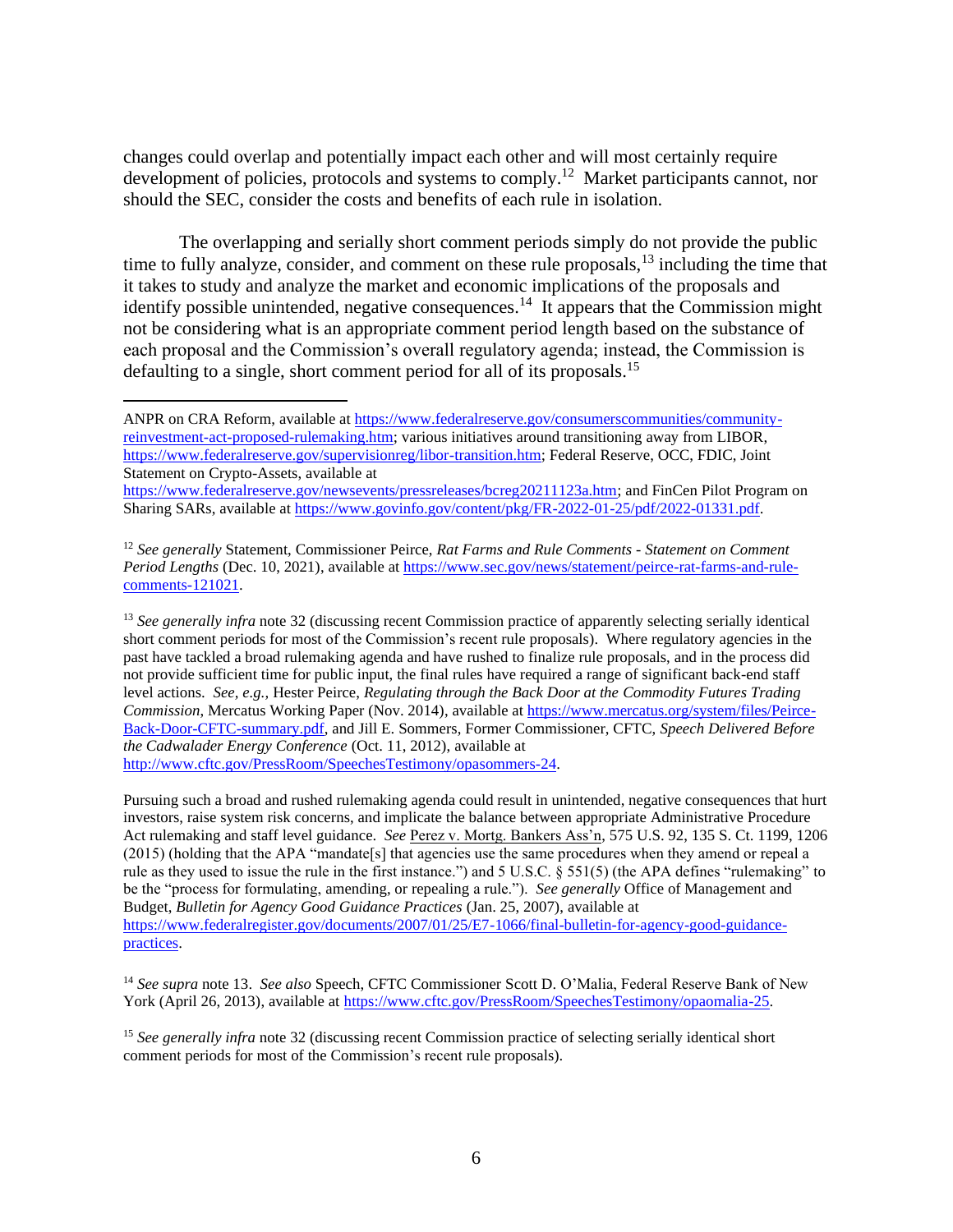## *The Administrative Procedure Act Requires Appropriate Comment Periods that Provide Meaningful Opportunity to Comment*

The Administrative Procedure Act (APA) requires regulatory agencies to provide interested persons with a meaningful opportunity to comment on proposed rules.<sup>16</sup> While the APA does not delineate a minimum number of days that a comment period must run, court cases<sup>17</sup> and applicable Executive Orders<sup>18</sup> provide that the length of a comment period must provide a meaningful opportunity to comment.<sup>19</sup> Federal guidance on rulemaking procedure states that the public must be provided a minimum of 60 days to comment on a rule

 $17$  The D.C. Circuit has held that 30 days "is generally the shortest time period sufficient for interested persons to meaningfully review a proposed rule and provide informed comment," Nat'l Lifeline Ass'n v. FCC, 921 F.3d 1102, 1117 (D.C. Cir. 2019), and the Fifth Circuit has similarly held that a 30-day comment period is the "minimum" for a rulemaking, Chem. Mfrs. Ass'n v. EPA, 899 F.2d 344, 347 (5th Cir. 1990). Implicit in both of these decisions is the notion that a longer period might be required for particularly complex rules, particuarly when multiple complex rulemakings are ongoing at the same time. Several judges in the Northern District of California have made this ruling explicit and have struck down rules with 30-day comment periods for not having provided a "meaningful" opportunity for comment. *See* Centro Legal de la Raza v. Exec. Office for Immigration Review, 524 F. Supp. 3d 919, 953-962 (N.D. Cal. 2021) (citing Nat'l Lifeline Ass'n); Pangea Legal Services v. DHS, 501 F. Supp. 3d 792, 818-822 (N.D. Cal. 2020); California v. DOI, 381 F. Supp. 3d 1153, 1176-1179 (N.D. Cal. 2019).

<sup>18</sup> See generally Executive Order 12866 (stating "[i]n addition, each agency should afford the public a meaningful opportunity to comment on any proposed regulation, which in most cases should include a comment period of not less than 60 days."), available at [https://www.archives.gov/files/federal-register/executive](https://www.archives.gov/files/federal-register/executive-orders/pdf/12866.pdf)[orders/pdf/12866.pdf.](https://www.archives.gov/files/federal-register/executive-orders/pdf/12866.pdf)

<sup>19</sup> *See, e.g.,* N.C. Growers' Ass'n v. UFW, 702 F.3d 755, 770 (4th Cir. 2012) ("[o]ur conclusion that the Department did not provide a meaningful opportunity for comment further is supported by the exceedingly short duration of the comment period."); Rural Cellular Ass'n v. F.C.C., 588 F.3d 1095, 1101 (Dec. 11, 2009); Am. Medical Ass'n v. Reno, 57 F.3d 1129, 1132-133 (June 27, 1995) (stating that the APA's notice-and-comment requirements "serve important purposes of agency accountability and reasoned decision-making" and "impose a significant duty on the agency" to "allow for meaningful and informed comment").

<sup>16</sup> *See* 5 U.S.C. §553 and Executive Order 12866, available a[t https://www.archives.gov/files/federal](https://www.archives.gov/files/federal-register/executive-orders/pdf/12866.pdf)[register/executive-orders/pdf/12866.pdf.](https://www.archives.gov/files/federal-register/executive-orders/pdf/12866.pdf) The APA directs federal agencies to give interested persons an opportunity to participate in rulemakings through the submission of written data, views, or arguments to be considered in the agency's deliberative process. 5 U.S.C. §553(c). Rulemakings must provide sufficient factual detail on the legal basis, rationale, and supporting evidence for regulatory provisions such that interested parties are "fairly apprised" of content, the reasoning of the agency implementing them, and the manner in which such regulations foreseeably may affect their interests. *See, e.g.,* Mid Continent Nail Corporation v. United States, 846 F.3d 1364, 1373-1374 (Jan. 27, 2017); U.S. Telecom Ass'n v. F.C.C., 825 F.3d 674, 700 (June 14, 2016), citing Honeywell Int'l, Inc. v. E.P.A., 372 F.3d 441, 445 (June 29, 2004); Int'l Union, United Mine Workers of Am. v. Mine Safety & Health Admin., 407 F.3d 1250, 1259-1260 (May 24, 2005); Am. Medical Ass'n v. Reno, 57 F.3d 1129, 1132-1133 (June 27, 1995); Florida Power & Light Co. v. U.S., 846 F.2d 765, 771 (May 13, 1988). *See also* Congressional Review Service, *A Brief Overview of Rulemaking and Judicial Review*, Todd Garvey at 2 (March 27, 2017) (stating "[i]n an effort to ensure public participation in the informal rulemaking process, agencies are required to provide the public with adequate notice of a proposed rule followed by a meaningful opportunity to comment on the rule's content."), available at [https://sgp.fas.org/crs/misc/R41546.pdf.](https://sgp.fas.org/crs/misc/R41546.pdf)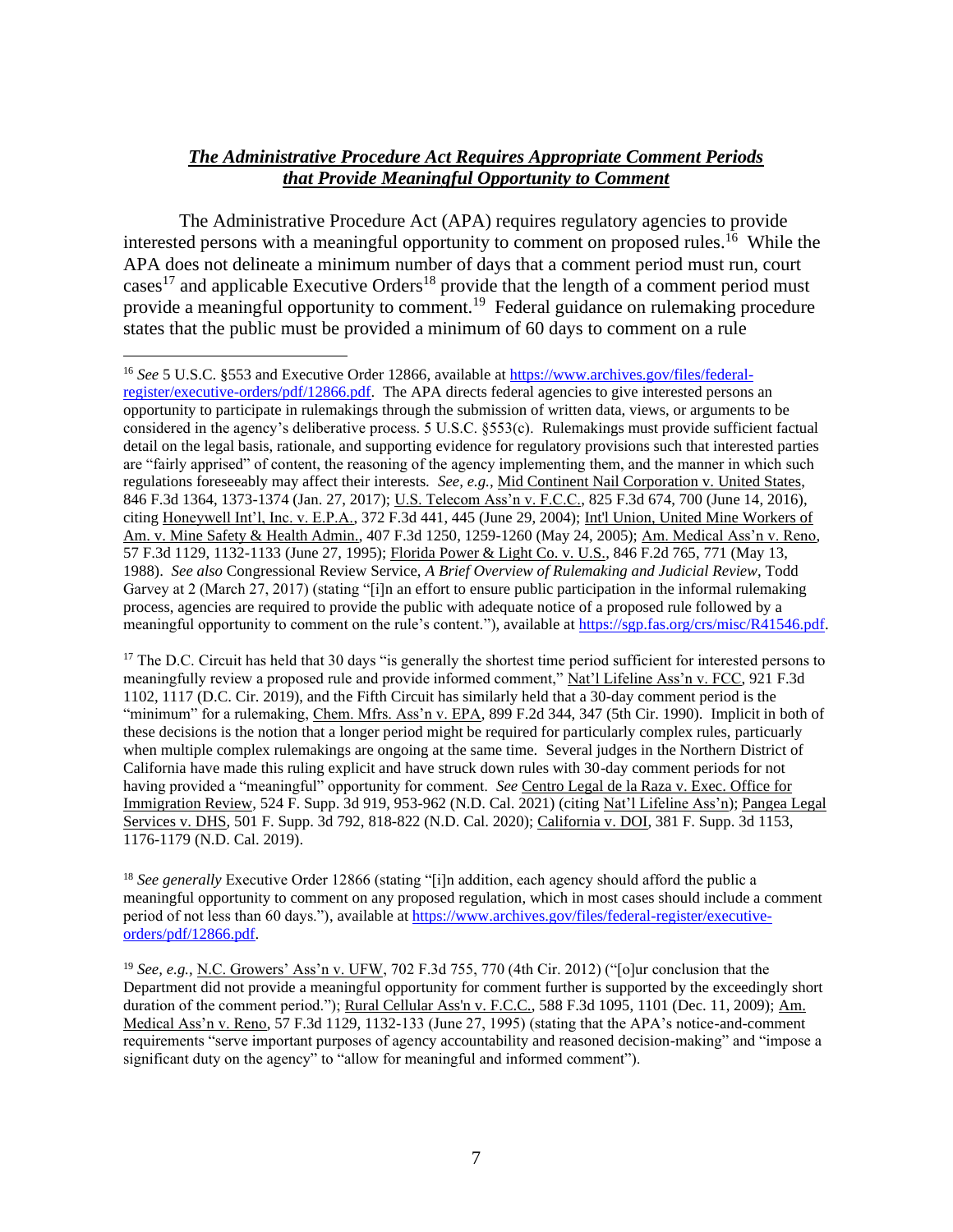proposal.<sup>20</sup> The Administrative Conference of the United States, an independent federal agency within the executive branch charged with recommending improvements to administrative process and procedure, similarly endorses a comment period of at least 60 days for significant regulatory actions.<sup>21</sup>

The Office of the Federal Register's Guide to the Rulemaking Process states that "[f]or complex rulemakings, agencies may provide for longer time periods, such as 180 days or more."<sup>22</sup> Congress has recognized that complex rulemakings need extended comment periods. For example, in 2019, Democratic members of the House Committee on Financial Services and the Senate Committee on Banking, Housing, and Urban Affairs, including Senator Elizabeth Warren and Representative Maxine Waters, sent a letter to several financial regulators requesting "a public comment period of no less than 120 days for substantive review and comment" on any potential rulemakings under the Community Reinvestment Act  $(CRA).<sup>23</sup>$ 

The APA's legislative history provides that the APA's minimum statutory notice requirements are not sufficient as to "[matters] of great import, or those where public submission of facts will be either useful to the agency or a protection to the public," in which case rulemakings must "naturally be accorded more elaborate public procedures."<sup>24</sup> The

<sup>20</sup> Executive Order 12866, which provides for presidential review of agency rulemaking via OIRA, states that the public's opportunity to comment, "in most cases should include a comment period of not less than 60 days." Exec. Order No. 12866, available a[t https://www.archives.gov/files/federal-register/executive](https://www.archives.gov/files/federal-register/executive-orders/pdf/12866.pdf)[orders/pdf/12866.pdf.](https://www.archives.gov/files/federal-register/executive-orders/pdf/12866.pdf) *See also* Exec. Order No. 13563. In Executive Order 13563, President Barack Obama stated that "comment period[s] . . . should generally be at least 60 days", available at [https://obamawhitehouse.archives.gov/the-press-office/2011/01/18/executive-order-13563-improving-regulation](https://obamawhitehouse.archives.gov/the-press-office/2011/01/18/executive-order-13563-improving-regulation-and-regulatory-review)[and-regulatory-review.](https://obamawhitehouse.archives.gov/the-press-office/2011/01/18/executive-order-13563-improving-regulation-and-regulatory-review)

<sup>21</sup> *See* Administrative Conference of the United States, Rulemaking Comments, Recommendation No. 2011-2 (June 16, 2011), available at [https://www.acus.gov/recommendation/rulemaking-comments.](https://www.acus.gov/recommendation/rulemaking-comments)

<sup>22</sup> *See* Federal Register, The Rulemaking Process at 5, available at: [https://www.federalregister.gov/uploads/2011/01/the\\_rulemaking\\_process.pdf.](https://www.federalregister.gov/uploads/2011/01/the_rulemaking_process.pdf)

<sup>23</sup> *See* US House Committee on Financial Services, Press Release, *Waters, Brown, and Meeks Lead House and Senate Committee Democrats in Letter to Regulators on Proposed CRA Changes* (Dec. 11, 2019) (stating "we remain extremely concerned about the . . . efforts to arbitrarily rush to finalize a rule in the near future. Given the complexity of this rulemaking . . . it is essential that your agencies provide adequate time for thorough review by all interested parties."). Letter and press release available at [https://financialservices.house.gov/news/documentsingle.aspx?DocumentID=404958.](https://financialservices.house.gov/news/documentsingle.aspx?DocumentID=404958)

<sup>&</sup>lt;sup>24</sup> H.R. Rep. No. 1980, 233, 259, Administrative Procedure Act, Report of the Committee on the Judiciary House of Representatives (May 3, 1946). *See generally* Final Rep. of Attorney General's Comm. on Admin. Procedure (Jan. 22, 1941).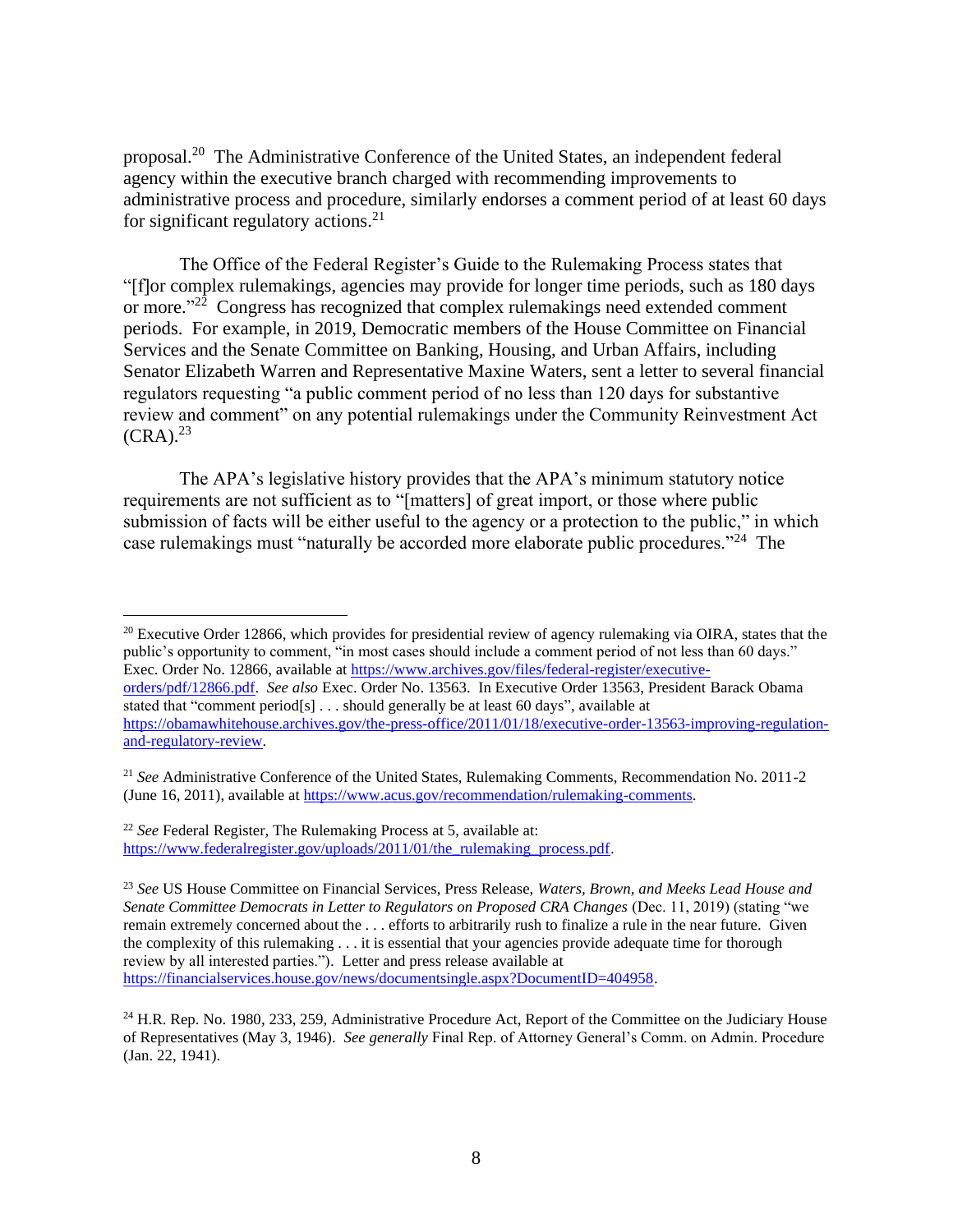courts and Congress agree that public comment periods must be commensurate with the length, complexity,<sup>25</sup> and significance of rulemakings.

In 2009, President Barack Obama issued a Memorandum on Transparency and Open Government (the President Obama Memorandum) where he stated that government should be "participatory" and "collaborative."<sup>26</sup> In particular, the President Obama Memorandum provides:

> Public engagement enhances the Government's effectiveness and improves the quality of its decisions. Knowledge is widely dispersed in society, and public officials benefit from having access to that dispersed knowledge. Executive departments and agencies should offer Americans increased opportunities to participate in policymaking and to provide their Government with the benefits of their collective expertise and information.<sup>27</sup>

Government can be participatory and collaborative only if the public is provided sufficient opportunity to meaningfully comment on rule proposals. If rulemaking is rushed everyone loses -- investors, the Commission, the markets – because, as the President Obama Memorandum notes, "[k]nowledge is widely dispersed in society, and public officials benefit from having access to that dispersed knowledge."<sup>28</sup>

In connection with the impact of COVID-19 your colleague, Commissioner Allison Herren Lee, issued a statement stating: ". . . [the Commission] should move quickly and clearly to extend current and recently closed comment periods to ensure that the public has

<sup>27</sup> *Id.*

<sup>25</sup> *See generally* Prometheus Radio Project v. FCC, 652 F.3d 431, 453 (3d Cir. 2011) (noting that 90 days is the "usual" amount of time allotted for a comment period.); Am. Water Works Ass'n v. EPA, 40 F.3d 1266, 1274 (D.C. Cir. 1994) (stating that a reviewing court will ask "whether the purposes of notice and comment have been adequately served" when assessing whether the public was adequately and fairly apprised of a new rule).

<sup>26</sup> *See* Memorandum on Transparency and Open Government, President Obama (Jan. 21, 2009), available at [https://obamawhitehouse.archives.gov/the-press-office/transparency-and-open-government.](https://obamawhitehouse.archives.gov/the-press-office/transparency-and-open-government)

<sup>&</sup>lt;sup>28</sup> *Id. See also supra* pp. 4-5 and accompanying footnotes (discussing that in the climate release the Commission states that "[c]osts related to preparing climate-related disclosures are generally private information known only to the issuing firm, hence such data are not readily available to the Commission." Accordingly, the Commission states, "[w]e encourage commenters to provide us with relevant data and empirical evidence related to the costs of preparing climate-related disclosures. . . .").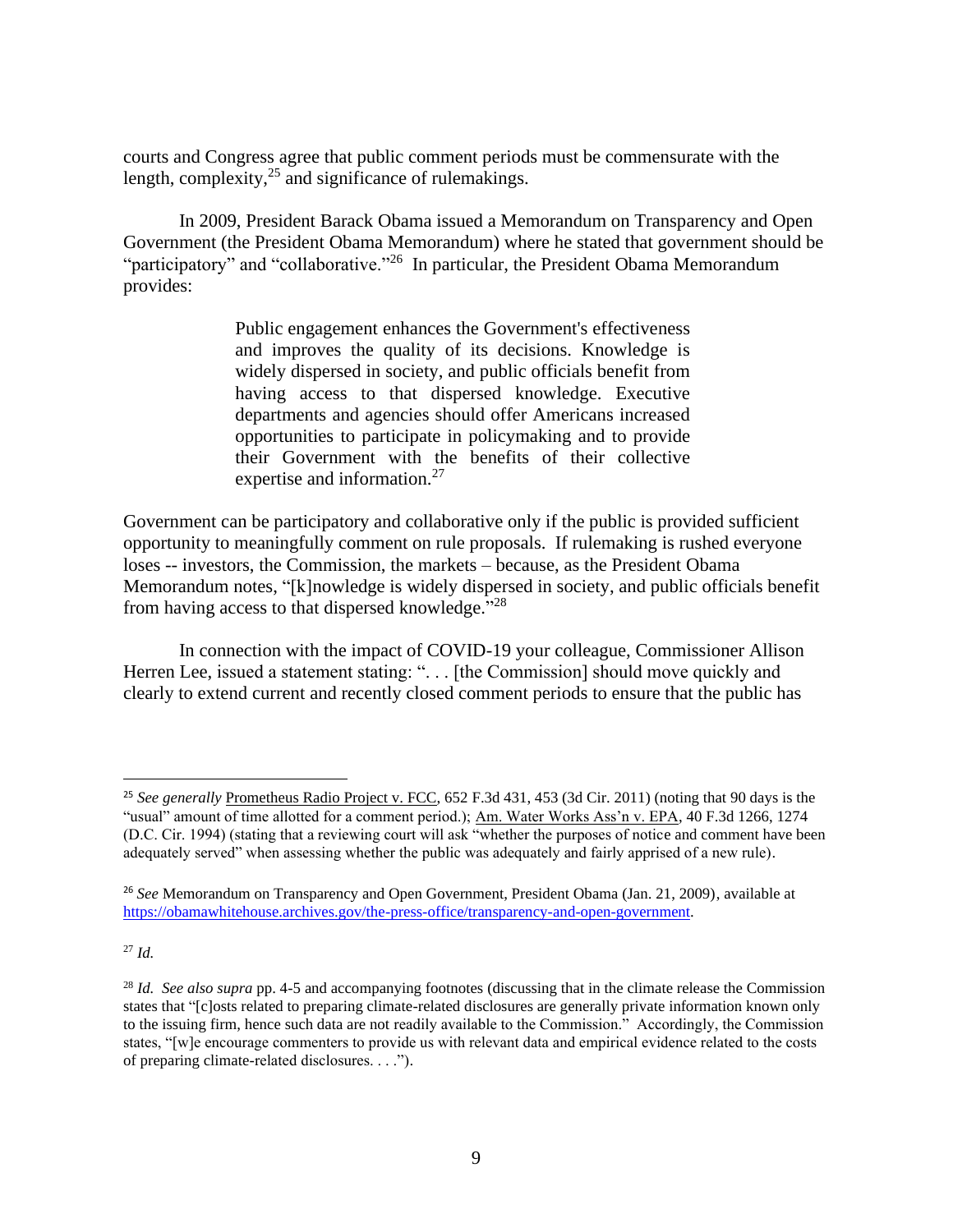an adequate opportunity to provide full and complete comments on the Commission's proposed regulatory actions."<sup>29</sup>

Common sense also dictates that setting an appropriate comment period should not be made in a vacuum; but, rather, must consider the complexity of each rule proposal and an agency's overall rulemaking agenda. The number of rule proposals, the complexity of the issues being tackled, the potential interconnectedness of the proposals, and lurking possible negative, unintended consequences should be considered when setting a proposal's comment period.<sup>30</sup> The Associations are concerned that the Commission's current approach to comment period lengths does not take such an approach and ultimately does not comport with the spirit of the APA and applicable federal guidelines on rulemaking procedure.<sup>31</sup>

<sup>31</sup> In 1939, President Franklin Roosevelt directed Attorney General Frank Murphy to undertake a review of existing practices and procedures in administrative law. That review provided the foundation for the APA. The Attorney General's 1941 report explained that an agency's "knowledge is rarely complete, and it must always learn the . . . viewpoints of those whom its regulations will affect." Final Rep. of Attorney General's Comm. on Admin. Procedure 102 (Jan. 22, 1941), available at [https://www.regulationwriters.com/downloads/apa1941.pdf.](https://www.regulationwriters.com/downloads/apa1941.pdf) The report instructed that agency procedures "should be adapted to giving adequate opportunity to all persons affected to present their views, the facts within their knowledge, and the dangers and benefits of alternative courses." *Id.* at 102. *See also* United States Senate Permanent Subcommittee on Investigations, Abuses of the Federal Notice-and-Comment Rulemaking Process 6, 8 (2019), available at

[https://www.hsgac.senate.gov/imo/media/doc/2019-10-24%20PSI%20Staff%20Report%20-](https://www.hsgac.senate.gov/imo/media/doc/2019-10-24%20PSI%20Staff%20Report%20-%20Abuses%20of%20the%20Federal%20Notice-and-Comment%20Rulemaking%20Process.pdf)

<sup>29</sup> Commissioner Allison Herren Lee, Statement, *Regulatory Priorities and COVID-19*, available at [https://www.sec.gov/news/public-statement/statement-lee-regulatory-priorities-covid-19-2020-04-03.](https://www.sec.gov/news/public-statement/statement-lee-regulatory-priorities-covid-19-2020-04-03)

<sup>30</sup> *See generally* Comment Letter from Better Markets, Americans for Financial Reform, Public Citizen, and Center for American Progress on a Volcker Rule proposal (July 10, 2018) (stating "[t]he New Volcker Rule Proposal's public comment period must be commensurate with its length, complexity, and importance to provide a meaningful opportunity for public participation in the rulemaking process" and "[m]eaningful public participation in a proposed rulemaking of that length, complexity, and importance requires more than a 60-day public comment period as a matter of administrative law."), available at [https://www.sec.gov/comments/s7-14-](https://www.sec.gov/comments/s7-14-18/s71418-4026583-167351.pdf) [18/s71418-4026583-167351.pdf.](https://www.sec.gov/comments/s7-14-18/s71418-4026583-167351.pdf) *See also* US House Committee on Financial Services, Press Release, *Waters, Brown, and Meeks Lead House and Senate Committee Democrats in Letter to Regulators on Proposed CRA Changes* (Dec. 11, 2019) (stating "we remain extremely concerned about the ... efforts to arbitrarily rush to finalize a rule in the near future. Given the complexity of this rulemaking . . . it is essential that your agencies provide adequate time for thorough review by all interested parties."). Letter and press release available at [https://financialservices.house.gov/news/documentsingle.aspx?DocumentID=404958.](https://financialservices.house.gov/news/documentsingle.aspx?DocumentID=404958)

[<sup>%20</sup>Abuses%20of%20the%20Federal%20Notice-and-Comment%20Rulemaking%20Process.pdf,](https://www.hsgac.senate.gov/imo/media/doc/2019-10-24%20PSI%20Staff%20Report%20-%20Abuses%20of%20the%20Federal%20Notice-and-Comment%20Rulemaking%20Process.pdf) and Emily S. Bremer, *The Undemocratic Roots of Agency Rulemaking,* 108 Cornell Law Review (Forthcoming 2022) (discussing the history of the Attorney General's Report), available at

[https://deliverypdf.ssrn.com/delivery.php?ID=34507102503109610010000509100607706610503108905503006](https://deliverypdf.ssrn.com/delivery.php?ID=345071025031096100100005091006077066105031089055030062103113126025003108106093016124126000024009054122012122121092115076119111018038048082088073090102019064010031019005053004117067112110066120090068020083119123111095091081110001119116097099127081096064&EXT=pdf&INDEX=TRUE) [210311312602500310810609301612412600002400905412201212212109211507611911101803804808208807](https://deliverypdf.ssrn.com/delivery.php?ID=345071025031096100100005091006077066105031089055030062103113126025003108106093016124126000024009054122012122121092115076119111018038048082088073090102019064010031019005053004117067112110066120090068020083119123111095091081110001119116097099127081096064&EXT=pdf&INDEX=TRUE) [309010201906401003101900505300411706711211006612009006802008311912311109509108111000111911](https://deliverypdf.ssrn.com/delivery.php?ID=345071025031096100100005091006077066105031089055030062103113126025003108106093016124126000024009054122012122121092115076119111018038048082088073090102019064010031019005053004117067112110066120090068020083119123111095091081110001119116097099127081096064&EXT=pdf&INDEX=TRUE) [6097099127081096064&EXT=pdf&INDEX=TRUE.](https://deliverypdf.ssrn.com/delivery.php?ID=345071025031096100100005091006077066105031089055030062103113126025003108106093016124126000024009054122012122121092115076119111018038048082088073090102019064010031019005053004117067112110066120090068020083119123111095091081110001119116097099127081096064&EXT=pdf&INDEX=TRUE)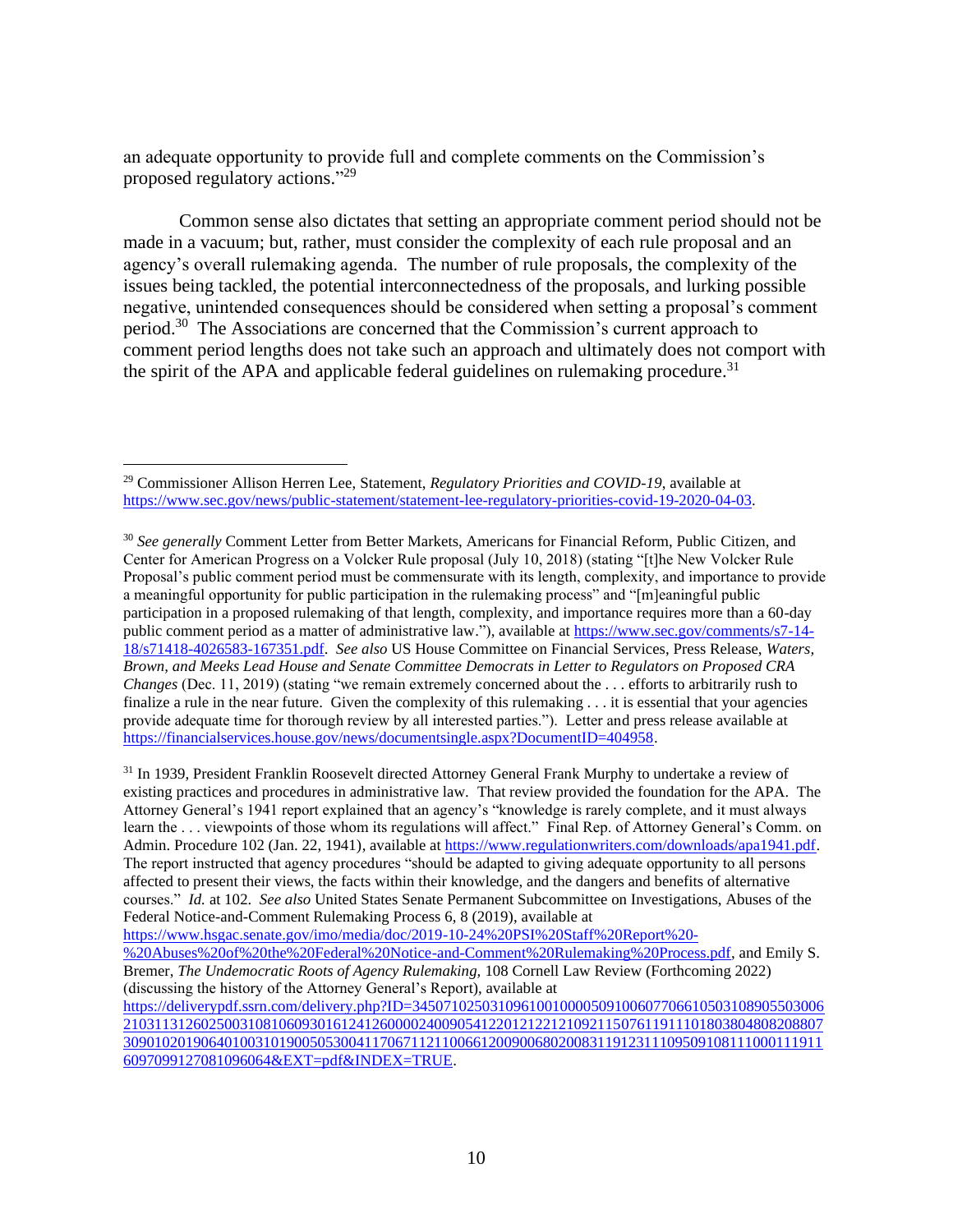#### *Current Approach to Comment Period Length Diverges from Recent Commission Practice Under Other Commission Chairs*

The Commission's current approach to setting the comment periods for its numerous rule proposals not only deviates from case law, federal standards, and guidance on appropriate rulemaking procedure, but also, significantly veers from the Commission's recent approach to this process. A recent study of SEC comment periods found that there have been more 30‐ day comment periods in the last year than there were during the prior seven years and that under several recent Commission Chairs the vast majority of comment periods were 60-days or more.<sup>32</sup>

## *The Commission Should Consider Complexity & Overall Rulemaking Agenda When Setting the Length of Comment Periods*

The Associations request that the Commission in each rulemaking consider what is an appropriate comment period length for that particular proposal relative to its complexity and the Commission's overall rulemaking agenda. We do not believe it is prudent to reflexively assign a 30-day or 60-day comment period to all rule proposals.<sup>33</sup>

The Associations also request that the Commission refrain from determining when a comment period begins based either on when the proposal is posted on the Commission's website or when it is published in the Federal Register. The Commission should determine the start of a comment period based solely upon the release's publication in the Federal Register. Our requested approach will set a clear, plain English approach to an important element of the rulemaking process so that the investing public will have an easily understandable and uniform manner to determine when Commission comment periods begin. Taking this approach also will mitigate issues associated with possible amendments to Commission releases between posting on the Commission's website and publication in the Federal Register and comport with The Plain Writing Act of 2010 signed into law by President Obama on October 13, 2010. The Plain Writing Act of 2010 requires federal agencies to write "clear government communication that the public can understand and use." H.R. 946; Pub.L. 111–274 (Oct. 13, 2010), available at [http://www.gpo.gov/fdsys/pkg/PLAW-111publ274/pdf/PLAW-](http://www.gpo.gov/fdsys/pkg/PLAW-111publ274/pdf/PLAW-111publ274.pdf)[111publ274.pdf.](http://www.gpo.gov/fdsys/pkg/PLAW-111publ274/pdf/PLAW-111publ274.pdf) The Commission states on its website that "The Plain Writing Act of 2010 (Act) is intended to make it easy for the public to understand government documents. The SEC, like other federal agencies, must write documents in plain writing, defined under the Act as writing that is "clear, concise, well-organized, and follows other best practices appropriate to the subject or field or audience." . . . As a disclosure agency, the SEC

<sup>32</sup> *See* Jennifer Schulp & Nicholas Anthony, *The SEC Short‐Changes Public Comment*, Cato Institute (Jan. 14, 2022), available at [https://www.cato.org/blog/sec-short-changes-public-comment.](https://www.cato.org/blog/sec-short-changes-public-comment)

<sup>&</sup>lt;sup>33</sup> Most of the Commission's recent rule proposals have included a 30-day comment period. Some proposals have included a comment period that is 30 days after publication in the Federal Register or a date certain which is 60 days after issuance, whichever is later. *See generally* <https://www.sec.gov/rules/proposed.shtml> and [https://web.archive.org/web/\\*/sec.gov](https://web.archive.org/web/*/sec.gov) (Internet archive Wayback Machine cataloging previous versions of the Commission's website). For the reasons outlined in this letter, the Associations believe these comment periods generally are too short, and in the case of a comment period tied to posting a release on the Commission's website there are additional concerns that our members and the public in general will have to comment on a published release and draft rule text that could change prior to official publication in the Federal Register. This approach could implicate whether there is a "meaningful" opportunity to comment on a Commission proposal. *See supra* pp 7-10.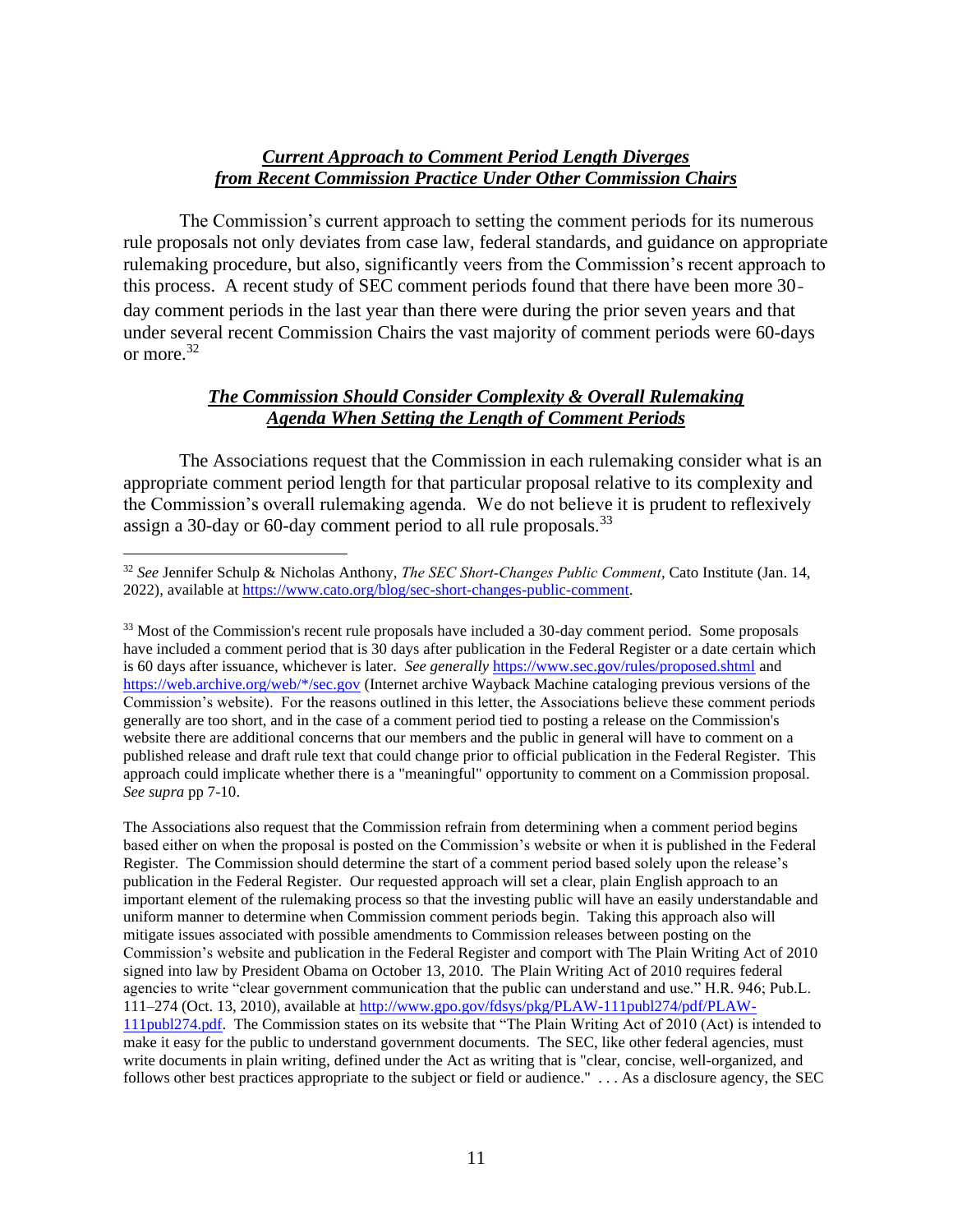#### *Statutorily Required Economic Analysis Mandates Meaningful Opportunity to Comment*

A pivotal element of the rulemaking process is a thoughtful economic analysis of a proposed rule. Investors are hurt when rules are not appropriately tailored to consider their cost-benefit. The Commission is subject to statutory obligations and has made policy choices to conduct a regulatory economic analysis.<sup>34</sup> Various Commission rules have been challenged in court based on the Commission's economic analysis of the proposed rules.<sup>35</sup> The staff in the Commission's Office of General Counsel and Division of Economic & Risk Analysis (DERA) have stated that:

> The D.C. Circuit has viewed these provisions [Sections 3(f) and  $23(a)(2)$  of the Securities Exchange Act], together with the requirement under the Administrative Procedure Act that Commission rulemaking be conducted "in accordance with law," as imposing on the Commission a "statutory obligation to determine as best it can the economic implications of the rule." Similarly, the court has found certain Commission rules arbitrary and capricious based on its conclusion that the Commission failed adequately to evaluate a rule's economic impact.<sup>36</sup>

Appropriate economic analysis that meets the Commission's statutory and policy obligations necessarily requires meaningful input from the public, including subject-matter experts and investors who avail themselves of the products and services offered by financial firms.<sup>37</sup> Without this public input the Commission runs the risk of drafting, implementing,

is committed to communicating with investors in easily understandable language", available at [https://www.sec.gov/plainwriting.shtml.](https://www.sec.gov/plainwriting.shtml)

<sup>34</sup> *See* Memorandum from OGC and RSFI, Current Guidance on Economic Analysis in SEC Rulemakings (March 16, 2012) (SEC Rulemaking Memorandum), available at [https://www.sec.gov/divisions/riskfin/rsfi\\_guidance\\_econ\\_analy\\_secrulemaking.pdf.](https://www.sec.gov/divisions/riskfin/rsfi_guidance_econ_analy_secrulemaking.pdf)

<sup>35</sup> *See generally id.* at 1 (stating "[r]ecent court decisions, reports of the U.S. Government Accountability Office ("GAO") and the SEC's Office of Inspector General ("OIG"), and Congressional inquiries have raised questions about and/or recommended improvements to various components of the Commission's economic analysis in its rulemaking. . . ."). *See also* Bus. Roundtable v. SEC, 647 F.3d 1144, 1148-49 (D.C. Cir. 2011); Am. Equity Inv. Life Ins. Co. v. SEC, 613 F.3d 166, 177-79 (D.C. Cir. 2009); Chamber of Commerce v. SEC, 412 F.3d 133, 142- 44 (D.C. Cir. 2005).

<sup>36</sup> *See* SEC Rulemaking Memorandum, *supra* note 34, at 3.

<sup>37</sup> *See* Bus. Roundtable v. SEC, 647 F.3d 1144, 1148-49 (D.C. Cir. 2011) (stating "[w]e agree with the petitioners and hold the Commission acted arbitrarily and capriciously [by] . . . fail[ing] to respond to substantial problems raised by commenters."). *See generally* SEC Rulemaking Memorandum *supra* note 34, at 4-16 (noting in numerous places that comment letters are an important element of the Commission's economic analysis and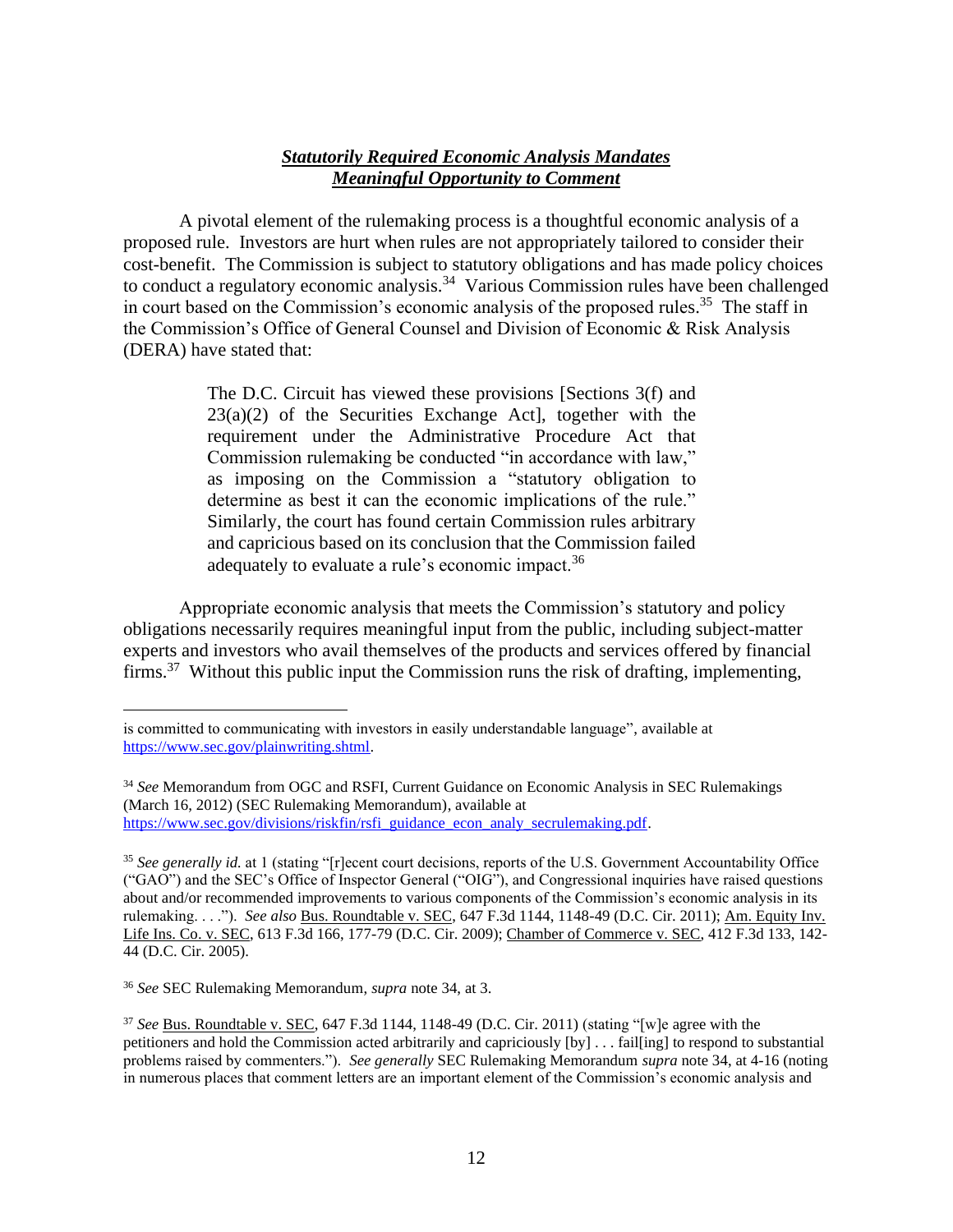and enforcing rules in an environment that potentially reinforces unseen institutional biases, preferences, and judgments. Failure to provide a meaningful opportunity to comment on the economic impact of a Commission proposal also will have a direct, negative impact on the Commission's obligations to protect investors, maintain fair, orderly, and efficient markets, and facilitate capital formation.

## *Needlessly Short Comment Periods Harm Investors/Markets & Negatively Impact the Commission's Tripartite Mission*

Given the scope of the Commission's current regulatory agenda and the numerous complex issues being tackled, the importance of public feedback is paramount. Investors deserve a regulatory regime that is appropriately tailored, well crafted, and fully thought-out. A key element to this outcome is meaningful input into the Commission's regulatory agenda. Exceedingly short comment periods associated with numerous concurrent potentially interconnected rule proposals that touch on significant changes to the operational and regulatory regime applicable to financial firms could result in rules that hurt investors, damage the financial system, implicate the Commission's obligations under the APA and internal rulemaking guidelines, and ultimately violate the Commission's tripartite mission.

Exceptionally short comment periods do not provide commenters with the opportunity to fully consider a rule proposal and draft a focused and clear response to the Commission. In an environment where numerous rule changes are proposed the public also needs sufficient time for a more holistically review of the Commission's rulemaking agenda and the possible interconnectedness of these proposals.

Ultimately, it is the softer voices, such as smaller stakeholders, that fall by the wayside and do not get their voices heard. Rulemaking is a symbiotic process between the Commission, the industry, and the public.<sup>38</sup> The Commission needs well-crafted and thought-

stating "[a]s part of their continuing analysis of the potential economic effects of the proposed rule, the RSFI economists assigned to the rulemaking team should pay particular attention to any comment letters containing economic analysis and data."). *See also* SEC, Office of Inspector General, Office of Audits, Report, Use of Current Guidance on Economic Analysis in SEC Rulemakings at 51 (June 6, 2013) (summarizing the Commission's economic analysis guidelines as requiring consideration of reasonable alternatives raised by public commenters, any significant policy alternatives suggested by commenters that are not recommended for adoption, and an economic analysis addressing any new data provided by commenters), available at [https://www.sec.gov/files/518.pdf;](https://www.sec.gov/files/518.pdf) *supra* footnotes 9 and 10 and accompanying text (discussing recent Commission proposals that ask the public hundreds-upon-hundreds of questions, including specific and catch-all requests for data to educate the Commission's economic and cost-benefit analysis).

<sup>38</sup> *See* Memorandum on Transparency and Open Government, President Obama (Jan. 21, 2009) (stating "[w]e will work together to ensure the public trust and establish a system of transparency, public participation, and collaboration . . . . Government should be participatory . . . . Government should be collaborative."), available at [https://obamawhitehouse.archives.gov/the-press-office/transparency-and-open-government.](https://obamawhitehouse.archives.gov/the-press-office/transparency-and-open-government) *See also* Statement, Commissioner Peirce, *Rat Farms and Rule Comments - Statement on Comment Period Lengths* (Dec. 10, 2021) (stating "[t]he notice and comment process is intended to be a dialogue. The regulatory conversation flows only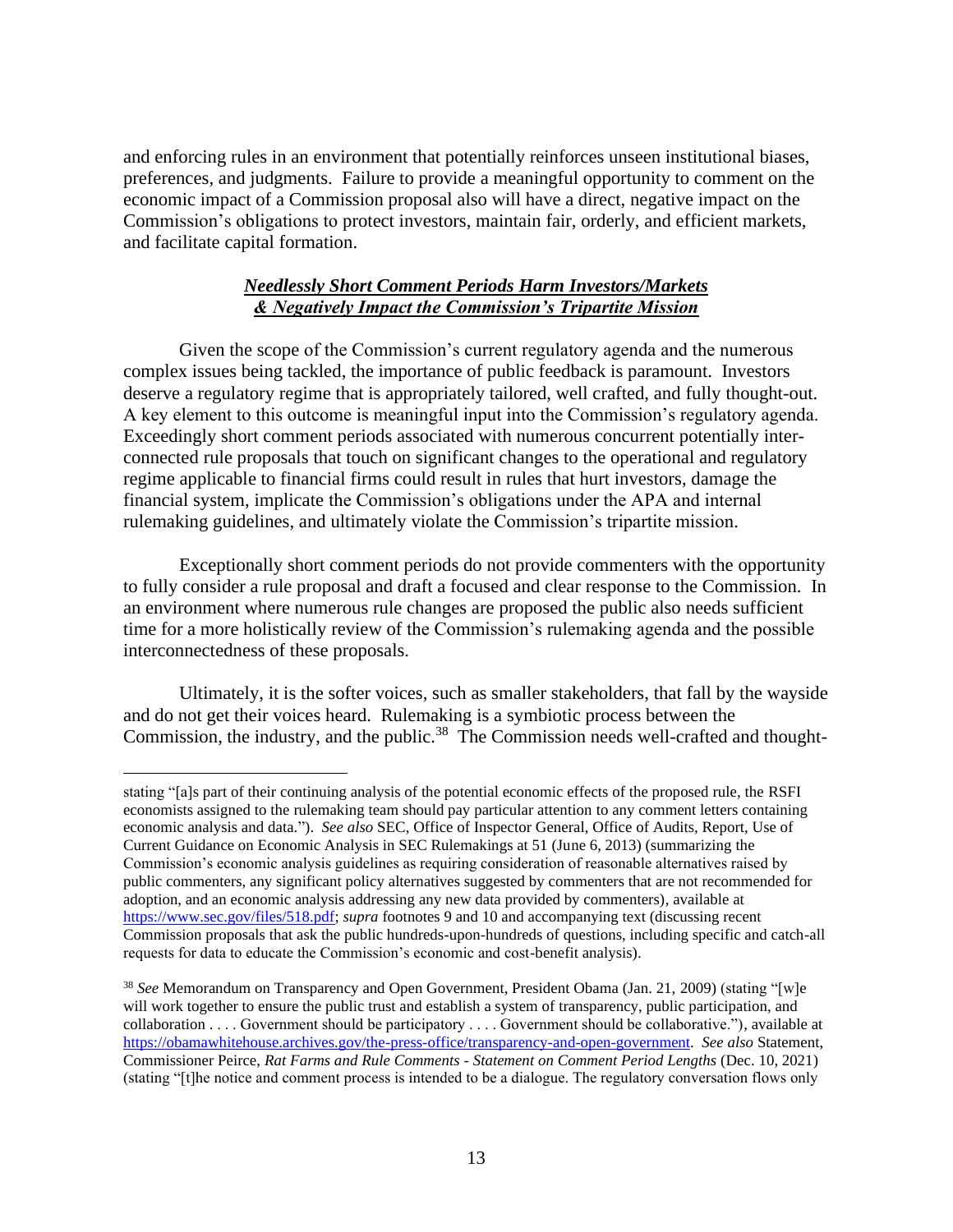out comment letters in order to meet its statutory obligations, policy objectives, tripartite mission, and internal rulemaking guidelines.

#### *Conclusion*

Unnecessarily short comment periods run the risk of giving the impression that the Commission has already made up its mind on a particular issue.<sup>39</sup> This is a risk easily mitigated by the Commission by providing commenters with ample opportunity to review, analyze, and comment on proposed rules. The Associations stand ready to work with the Commission to provide investors with a thoughtful and well-tailored regulatory regime.<sup>40</sup>

Respectfully yours,

Alternative Credit Council (ACC)

Alternative Investment Management Association (AIMA)

American Bankers Association (ABA)

American Council of Life Insurers (ACLI)

American Investment Council (AIC)

Banking Policy Institute (BPI)

Bond Dealers of America (BDA)

when the Commission affords the commenting public sufficient time both to review and analyze proposals thoroughly and to formulate fully articulated opinions and suggestions.").

<sup>&</sup>lt;sup>39</sup> See generally Bending the Rules: Procedural Politicking in the Bureaucracy, Rachel Augustine Potter (U. of Chicago Press) (Ms. Potter is an Associate Professor of Politics at the University of Virginia). *See* CATO, IN REVIEW, *How Regulators Play the Rulemaking Game*, review by Sam Batkins (stating that Rachel "Potter notes, regulators have a "timing tool kit" that complements the writing tool well. The timing kit includes deciding when to publish a proposed or final rule. It can also include the length of the comment period. Rules with a 90- or 120- day comment period often take longer to finalize than rules with just a 30-day period." and "Potter finds that while 60 days is supposed to be the norm for comment periods . . . These may seem like trivial stats, but regulated companies must marshal considerable resources quickly to comment in just 30 or 60 days. A lot is on the line. Sometimes regulated entities can be barred from raising an issue in court if they failed to do so during the rulemaking process."), available at [https://www.cato.org/sites/cato.org/files/2019-10/regulation](https://www.cato.org/sites/cato.org/files/2019-10/regulation-v42n3-8-update.pdf)[v42n3-8-update.pdf.](https://www.cato.org/sites/cato.org/files/2019-10/regulation-v42n3-8-update.pdf) 

<sup>&</sup>lt;sup>40</sup> As we state in this letter, and as you are aware, rulemaking and rule implementation is a symbiotic relationship between the Commission and the financial services industry. *See generally* Memorandum on Transparency and Open Government, President Obama (Jan. 21, 2009). The industry is tasked with operationalizing the rules implemented by the Commission. An example of how well this process can work is the current efforts around transitioning to a T+1 environment.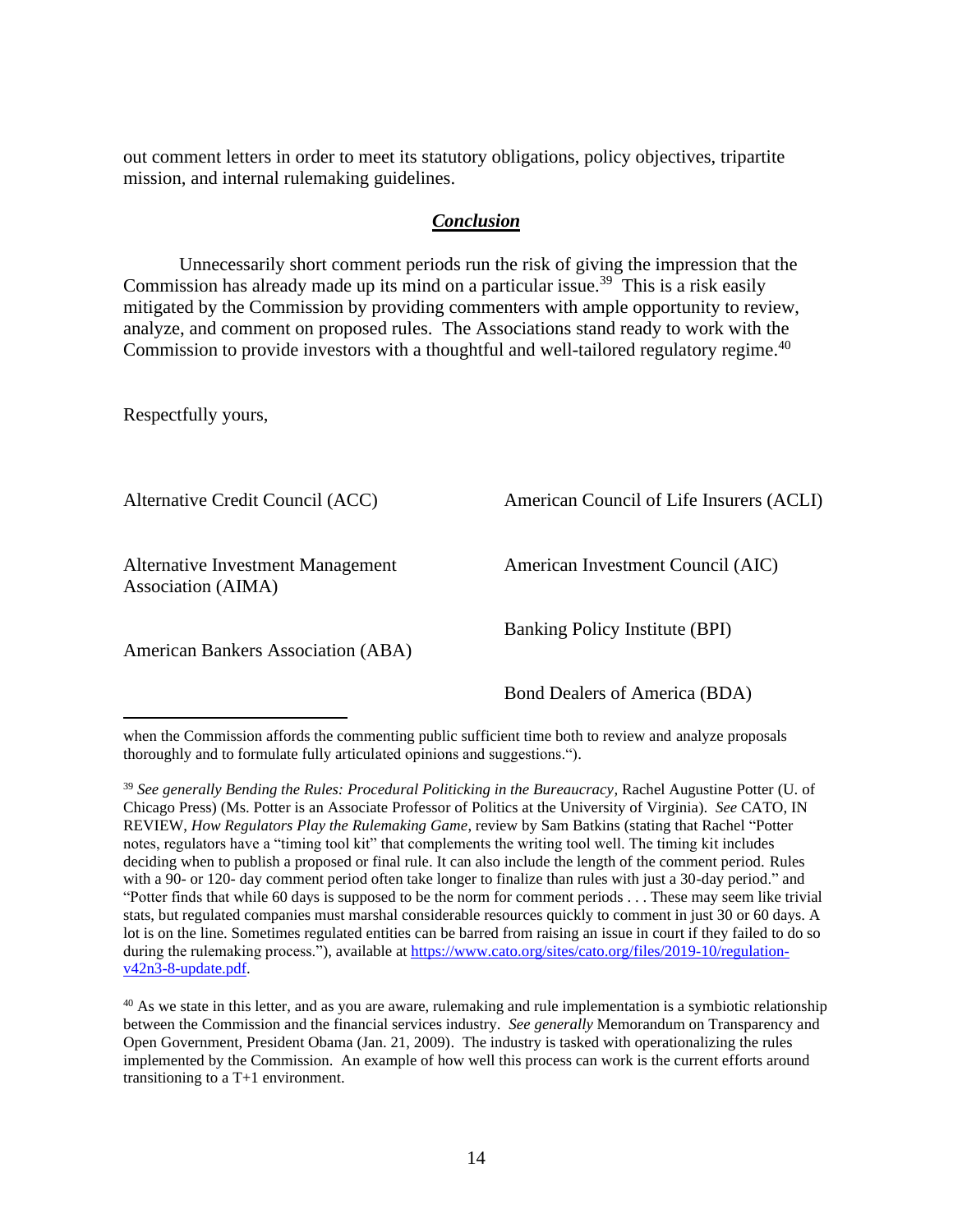| FIA Principal Traders Group (FIA PTG)                         | National Association of Investment<br>Companies (NAIC)                                                |
|---------------------------------------------------------------|-------------------------------------------------------------------------------------------------------|
| Financial Services Forum (FSF)                                | National Venture Capital Association<br>(NVCA)                                                        |
| Institute of International Bankers (IIB)                      | The Real Estate Roundtable (RER)                                                                      |
| Institute for Portfolio Alternatives (IPA)                    | <b>Risk Management Association (RMA)</b>                                                              |
| <b>Investment Adviser Association (IAA)</b>                   | Securities Industry and Financial Markets<br>Association (SIFMA)                                      |
| <b>Investment Company Institute (ICI)</b>                     | Securities Industry and Financial Markets<br><b>Association Asset Management Group</b><br>(SIFMA AMG) |
| Loan Syndications and Trading<br>Association (LSTA)           |                                                                                                       |
|                                                               | Security Traders Association (STA)                                                                    |
| The Managed Funds Association (MFA)                           | <b>Small Business Investor Alliance (SBIA)</b>                                                        |
| <b>National Association of Corporate</b><br>Treasurers (NACT) | U.S. Chamber of Commerce Center for<br>Capital Markets Competitiveness (CCMC)                         |

cc: The Honorable Hester M. Peirce, Commissioner The Honorable Allison Herren Lee, Commissioner The Honorable Caroline A. Crenshaw, Commissioner Kevin Zambrowicz, Managing Director & Assoc. General Counsel, SIFMA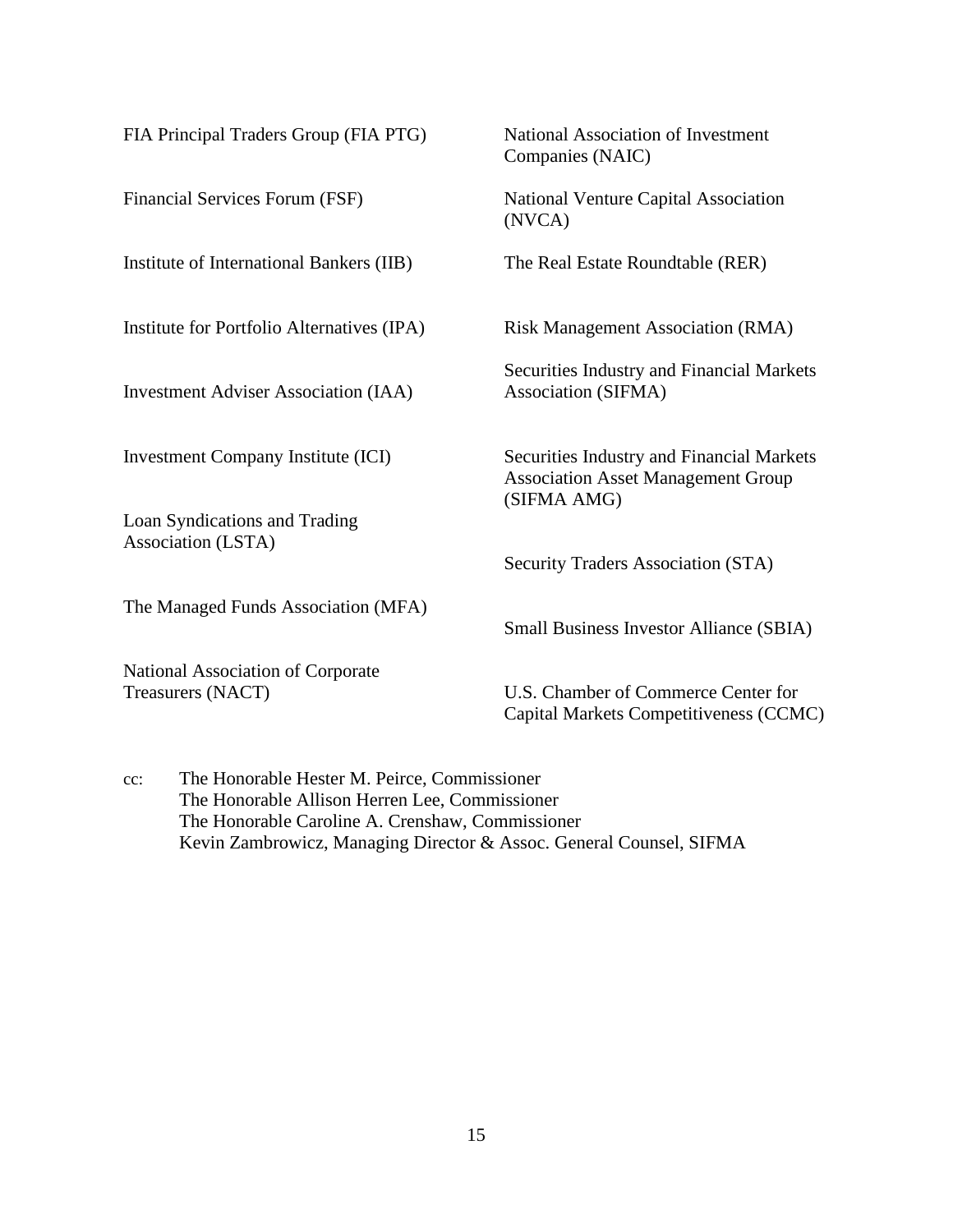# Appendix

# Description of the Associations

- 1. **The Alternative Credit Council** (ACC) is a global body that represents asset management firms in the private credit and direct lending space. It currently represents 250 members that manage over \$600bn of private credit assets. The ACC is an affiliate of AIMA and is governed by its own board which ultimately reports to the AIMA Council. ACC members provide an important source of funding to the economy. They provide finance to mid-market corporates, SMEs, commercial and residential real estate developments, infrastructure as well the trade and receivables business. The ACC's core objectives are to provide guidance on policy and regulatory matters, support wider advocacy and educational efforts and generate industry research with the view to strengthening the sector's sustainability and wider economic and financial benefits. Alternative credit, private debt or direct lending funds have grown substantially in recent years and are becoming a key segment of the asset management industry. The ACC seeks to explain the value of private credit by highlighting the sector's wider economic and financial stability benefits.
- 2. **The Alternative Investment Management Association** (AIMA) is the global representative of the alternative investment industry, with more than 2,100 corporate members in over 60 countries. AIMA's fund manager members collectively manage more than \$2 trillion in assets. AIMA draws upon the expertise and diversity of its membership to provide leadership in industry initiatives such as advocacy, policy and regulatory engagement, educational programs and sound practice guides. AIMA works to raise media and public awareness of the value of the industry. AIMA set up the Alternative Credit Council (ACC) to help firms focused in the private credit and direct lending space. AIMA is committed to developing skills and education standards and is a co-founder of the Chartered Alternative Investment Analyst designation (CAIA) – the first and only specialized educational standard for alternative investment specialists. AIMA is governed by its Council (Board of Directors). For further information, please visit AIMA's website, [www.aima.org](http://www.aima.org/).
- 3. **The American Bankers Association** (ABA) is the voice of the nation's \$23.7 trillion banking industry, which is composed of small, regional, and large banks that together employ more than 2 million people, safeguard \$19.7 trillion in deposits and extend nearly \$11.2 trillion in loans.
- 4. **The American Council of Life Insurers** (ACLI) is the leading trade association driving public policy and advocacy on behalf of the life insurance industry. 90 million American families rely on the life insurance industry for financial protection and retirement security. ACLI's member companies are dedicated to protecting consumers' financial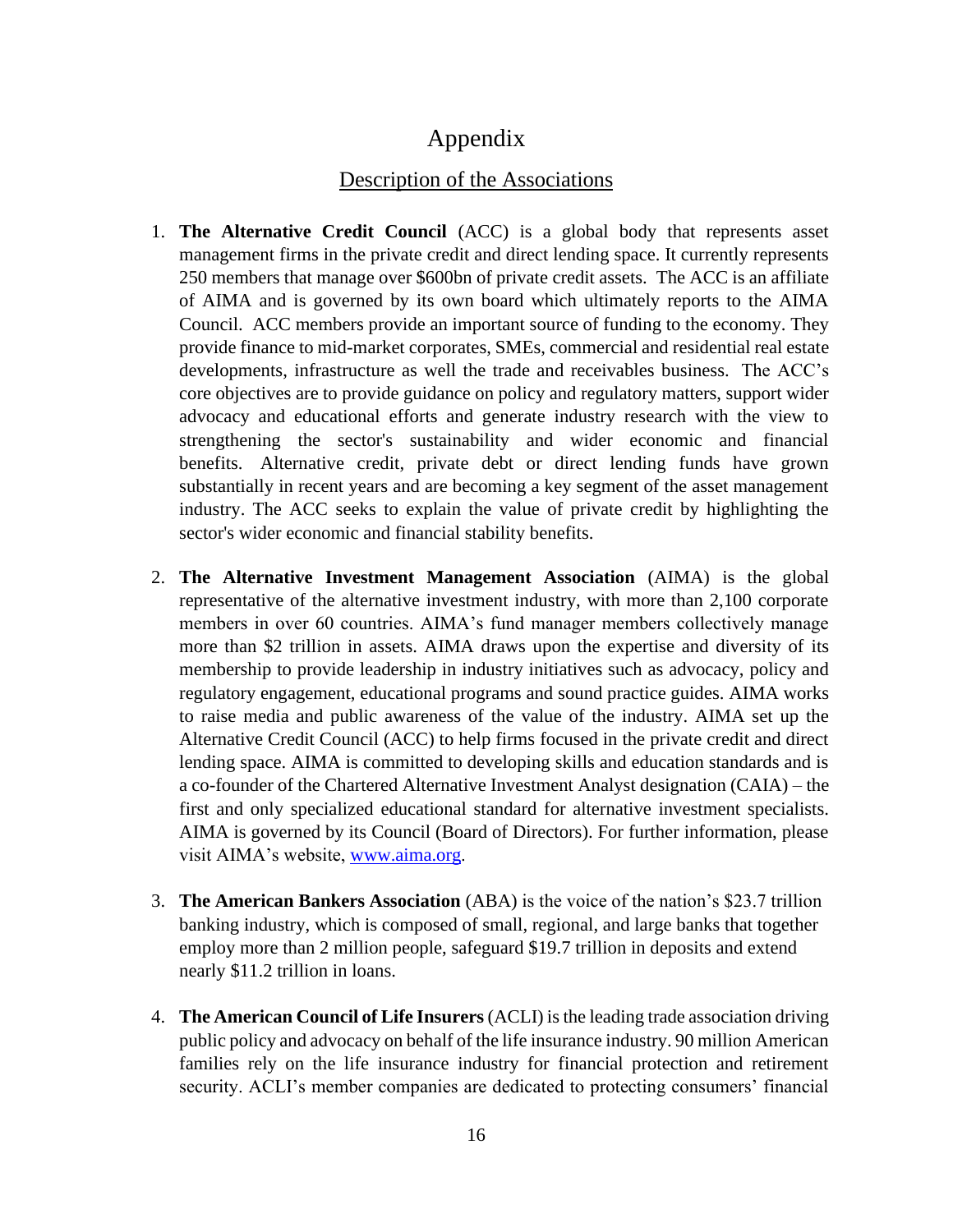wellbeing through life insurance, annuities, retirement plans, long-term care insurance, disability income insurance, reinsurance, and dental, vision and other supplemental benefits. ACLI's 280 member companies represent 95 percent of industry assets in the United States.

- 5. **The American Investment Council** (AIC) is an advocacy, communications, and research organization established to advance access to capital, job creation, retirement security, innovation, and economic growth by promoting responsible long-term investment. In this effort, the AIC develops, analyzes, and distributes information about the private equity and private credit industries and their contributions to the U.S. and global economy. Established in 2007, and formerly known as the Private Equity Growth Capital Council, the AIC is based in Washington, D.C. The AIC's members are the world's leading private equity and private credit firms, united by their commitment to growing and strengthening the businesses in which they invest. For further information about the AIC and its members, please visit our website at [http://www.investmentcouncil.org.](http://www.investmentcouncil.org/)
- 6. **The Bank Policy Institute** (BPI) is a nonpartisan public policy, research and advocacy group, representing the nation's leading banks and their customers. Our members include universal banks, regional banks and the major foreign banks doing business in the United States. Collectively, they employ almost 2 million Americans, make nearly half of the nation's small business loans, and are an engine for financial innovation and economic growth.
- 7. **Bond Dealers of America** (BDA) is the only DC-based organization exclusively representing the interests of securities dealers and banks focused on the US fixed income markets.
- 8. **The FIA Principal Traders Group** (FIA PTG) is an association of firms, many of whom are broker-dealers, who trade their own capital on exchanges in futures, options and equities markets worldwide. FIA PTG members engage in manual, automated, and hybrid methods of trading, and they are active in a wide variety of asset classes, including equities, fixed income, foreign exchange and commodities. FIA PTG member firms serve as a critical source of liquidity, allowing those who use the markets, including individual investors, to manage their risks and invest effectively. The presence of competitive professional traders contributing to price discovery and the provision of liquidity is a hallmark of well-functioning markets. FIA PTG advocates for open access to markets, transparency and data-driven policy.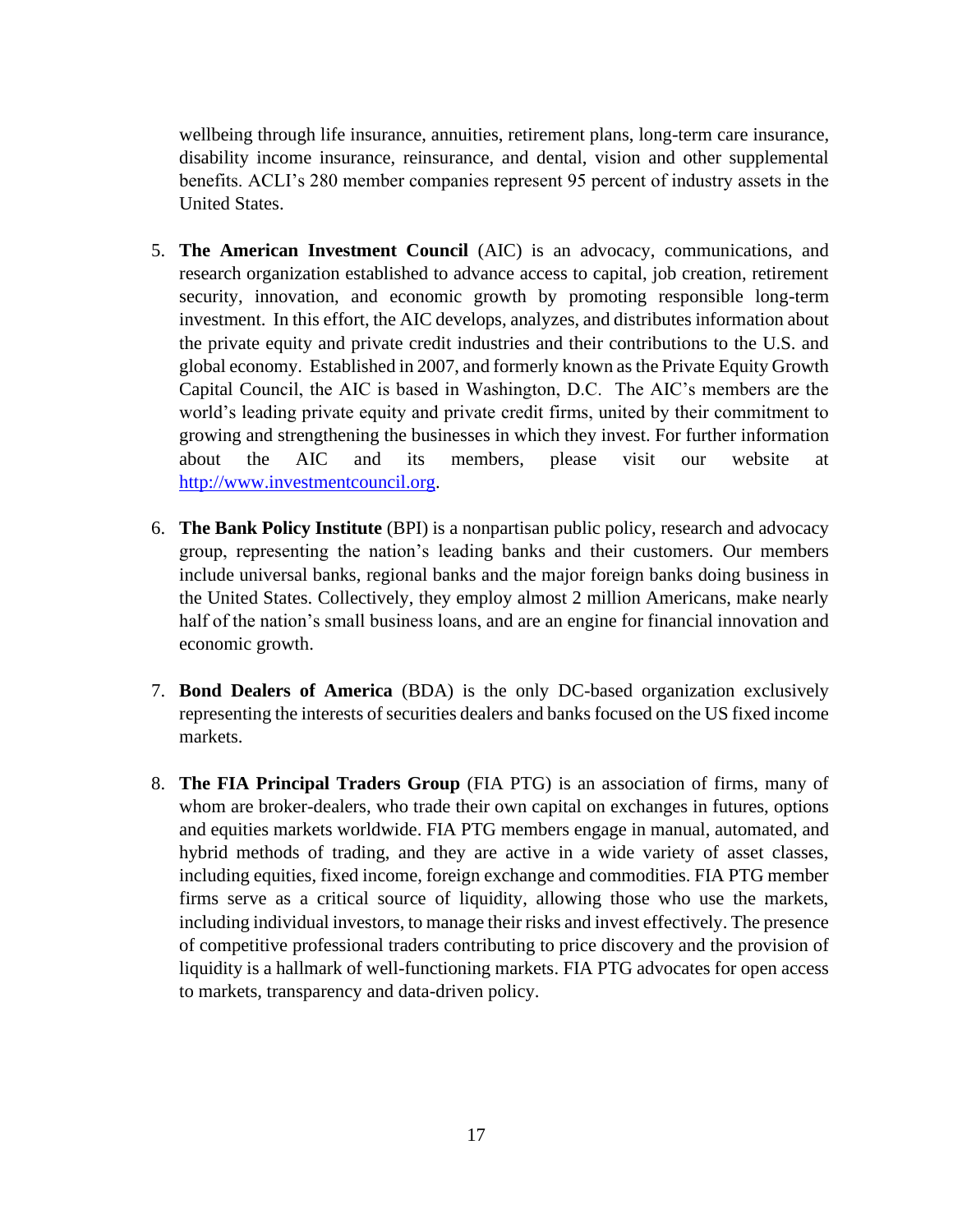- 9. **The Financial Services Forum** (FSF) is an economic policy and advocacy organization whose members are the chief executive officers of the eight largest and most diversified financial institutions headquartered in the United States. Forum member institutions are a leading source of lending and investment in the United States and serve millions of consumers, businesses, investors, and communities throughout the country. The Forum promotes policies that support savings and investment, deep and liquid capital markets, financial inclusion, a competitive global marketplace, and a sound financial system.
- 10. **The Institute of International Bankers** (IIB) mission is to ensure that federal and state banking laws and regulations provide international banks operating in the United States with the same competitive opportunities as domestic banking organizations.
- 11. **The Institute for Portfolio Alternatives** (IPA) provides national leadership for the Portfolio Diversifying Investments (PDI) industry. We bring together the top asset managers, product distribution partners, and industry service providers who are dedicated to driving transparency and innovation in the marketplace.
- 12. **The Investment Adviser Association (**IAA) is the leading organization dedicated to advancing the interests of investment advisers. For more than 80 years, the IAA has been advocating for advisers before Congress and U.S. and global regulators, promoting best practices and providing education and resources to empower advisers to effectively serve their clients, the capital markets, and the U.S. economy. The IAA's member firms manage more than \$35 trillion in assets for a wide variety of individual and institutional clients, including pension plans, trusts, mutual funds, private funds, endowments, foundations, and corporations. For more information, please visit [www.investmentadviser.org.](http://www.investmentadviser.org/)
- 13. **The Investment Company Institute** (ICI) is the leading association representing regulated funds globally, including mutual funds, exchange-traded funds (ETFs), closed-end funds, and unit investment trusts (UITs) in the United States, and similar funds offered to investors in jurisdictions worldwide. ICI seeks to encourage adherence to high ethical standards, promote public understanding, and otherwise advance the interests of funds, their shareholders, directors, and advisers. ICI's members manage total assets of US\$31.0 trillion in the United States, serving more than 100 million US shareholders, and US\$10.0 trillion in assets in other jurisdictions. ICI carries out its international work through [ICI Global,](https://www.iciglobal.org/) with offices in Washington, DC, London, Brussels, and Hong Kong.
- 14. **The Loan Syndications and Trading Association** (LSTA) is a not-for-profit trade association that is made up of a broad and diverse membership involved in the origination, syndication, and trade of commercial loans. The 575 members of the LSTA include commercial banks, investment banks, broker-dealers, hedge funds, mutual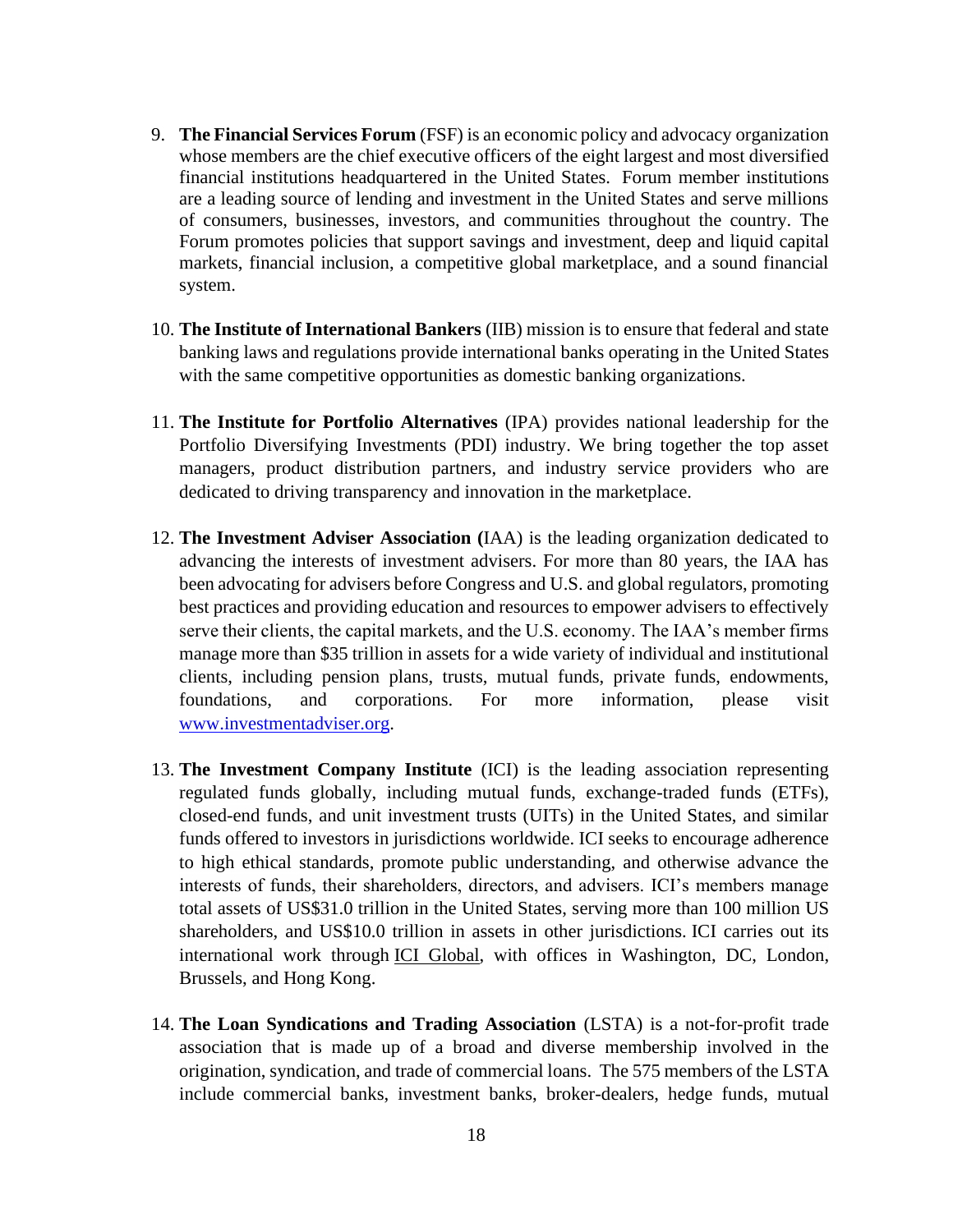funds, insurance companies, fund managers, and other institutional lenders, as well as service providers and vendors. The LSTA undertakes a wide variety of activities to foster the development of policies and market practices designed to promote just and equitable marketplace principles and to encourage cooperation and coordination with firms facilitating transactions in loans. Since 1995, the LSTA has developed standardized practices, procedures, and documentation to enhance market efficiency, transparency, and certainty. For more information, visit [www.lsta.org.](http://www.lsta.org/)

- 15. **The Managed Funds Association** (MFA) represents the global alternative investment industry and its investors by advocating for sound industry practices, regulatory, tax and other public policies that foster efficient, transparent, and fair capital markets. MFA's more than 150 member firms collectively mange nearly \$1.6 trillion across a diverse group of investment strategies. MFA is an advocacy, education, and communications organization established to enable investment advisers in the alternative investment industry to participate in public policy discourse, share best practices and learn from peers, and communicate the industry's contributions to the global economy. MFA has a global presence and is active in Washington, D.C. London, Brussels, and Asia.
- 16. **The National Association of Corporate Treasurers** (NACT) is a professional organization dedicated exclusively to the U.S. corporate treasurer. Our goal is to develop programs enabling our members to meet and exchange ideas directly with their peers. The NACT represents a broad range of corporate America, with our membership consisting of treasury professionals from companies key to the functioning of the real economy. Our motto is "*Treasurers Talking to Treasurers"* and we enhance the exchange of best practices in treasury among our members through peer networking, conferences, career services, advocacy, regional meetings, and webinars. The NACT is a member of the Alternative reference Rates Committee, working to manage the transition away from LIBOR to new benchmark reference interest rates.
- 17. **The National Association of Investment Companies** (NAIC) is the industry association of diverse-owned alternative investment firms. NAIC's membership consists of 155 firms representing over \$260 billion in assets under management (AUM). Through education, advocacy and industry events, the NAIC is focused on increasing the flow of capital to high-performing diverse investment managers often underutilized by institutional investors. Additionally, NAIC produces unique and compelling research on the performance of diverse managers as well as executes initiatives to strengthen and position the industry for future success.
- 18. **The National Venture Capital Association** (NVCA) empowers the next generation of American companies that will fuel the economy of tomorrow. As the voice of the U.S. venture capital and startup community, NVCA advocates for public policy that supports the American entrepreneurial ecosystem.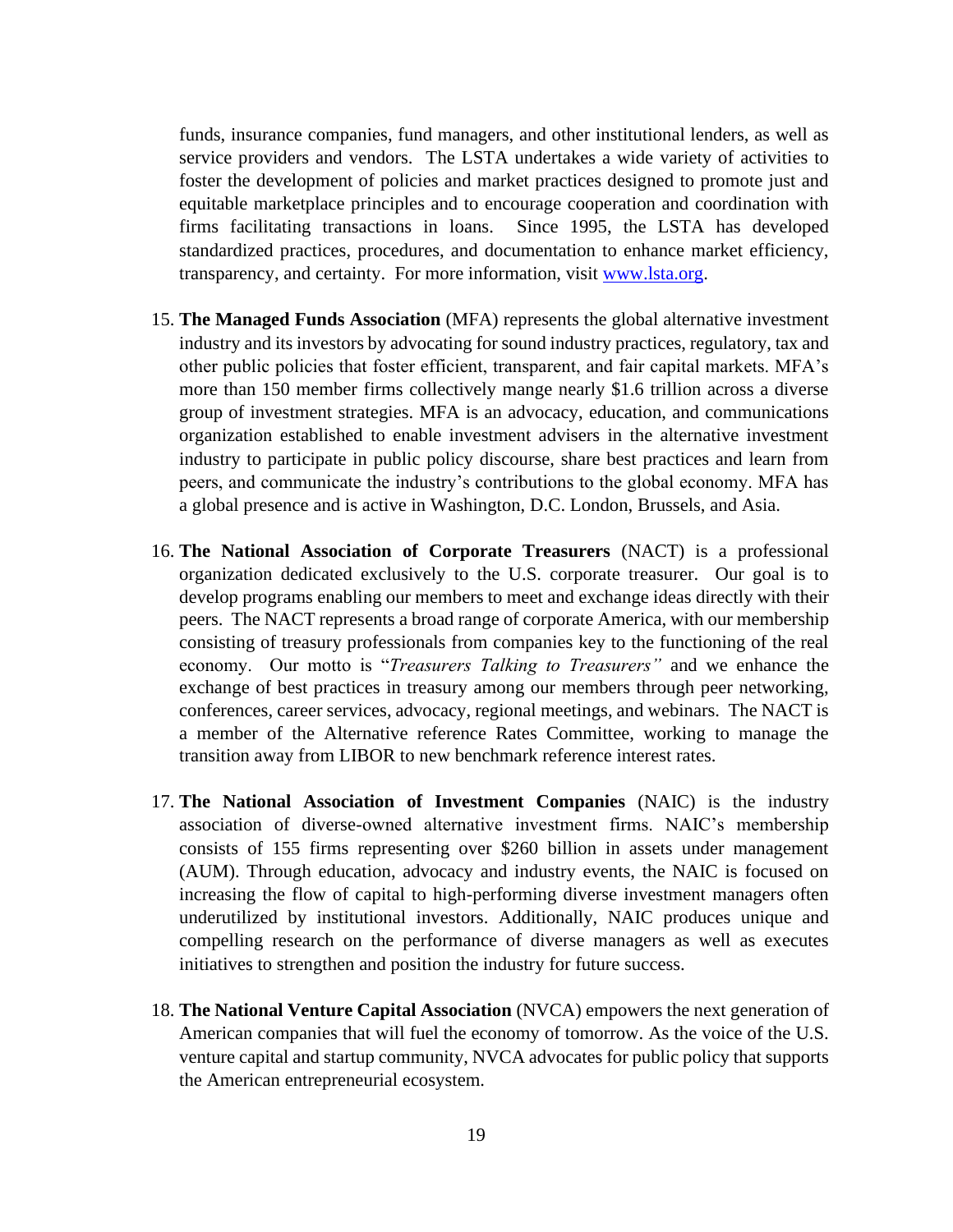19. **The Real Estate Roundtable** (RER) brings together leaders of the nation's top publicly-held and privately-owned real estate ownership, development, lending and management firms with the leaders of major [national real estate trade associations](https://www.rer.org/about-us/partner-associations) to jointly address key national policy issues relating to real estate and the overall economy.

By identifying, analyzing and coordinating policy positions, The Roundtable's business and trade association leaders seek to ensure a cohesive industry voice is heard by government officials and the public about real estate and its important role in the global economy.

The Roundtable's membership represents over 3 million people working in real estate; some 12 billion square feet of office, retail, and industrial space; over 2 million apartments; and more than 3 million hotel rooms. It also includes senior, student and manufactured housing as well as medical office, life science campuses, data centers, cell towers, and self-storage properties. The collective value of assets held by Roundtable members exceeds \$3 trillion.

- 20. **The Risk Management Association** (RMA). For more than 100 years, RMA has been laser-focused on one thing: helping its members in the world's financial institutions better understand and address risk. As a trusted partner, RMA has weathered the many economic ups and downs of the last century alongside its members, which now number 1,700+ financial institutions of all sizes, from multi-nationals to local community banks. These institutions are represented by over 24,000 individual RMA members located throughout North America, Europe, Australia, and Asia.
- 21. **The Securities Industry and Financial Markets Association** (SIFMA) is the leading trade association for broker-dealers, investment banks and asset managers operating in the U.S. and global capital markets. On behalf of our industry's nearly 1 million employees, we advocate for legislation, regulation and business policy, affecting retail and institutional investors, equity and fixed income markets and related products and services. We serve as an industry coordinating body to promote fair and orderly markets, informed regulatory compliance, and efficient market operations and resiliency. We also provide a forum for industry policy and professional development. SIFMA, with offices in New York and Washington, D.C., is the U.S. regional member of the Global Financial Markets Association (GFMA). For more information, visit [http://www.sifma.org.](http://www.sifma.org/)
- 22. **The Securities Industry and Financial Markets Association Asset Management Group** (SIFMA AMG) brings the asset management community together to provide views on U.S. and global policy and to create industry best practices. SIFMA AMG's members represent U.S. and global asset management firms whose combined assets under management exceed \$45 trillion. The clients of SIFMA AMG member firms include, among others, tens of millions of individual investors, registered investment